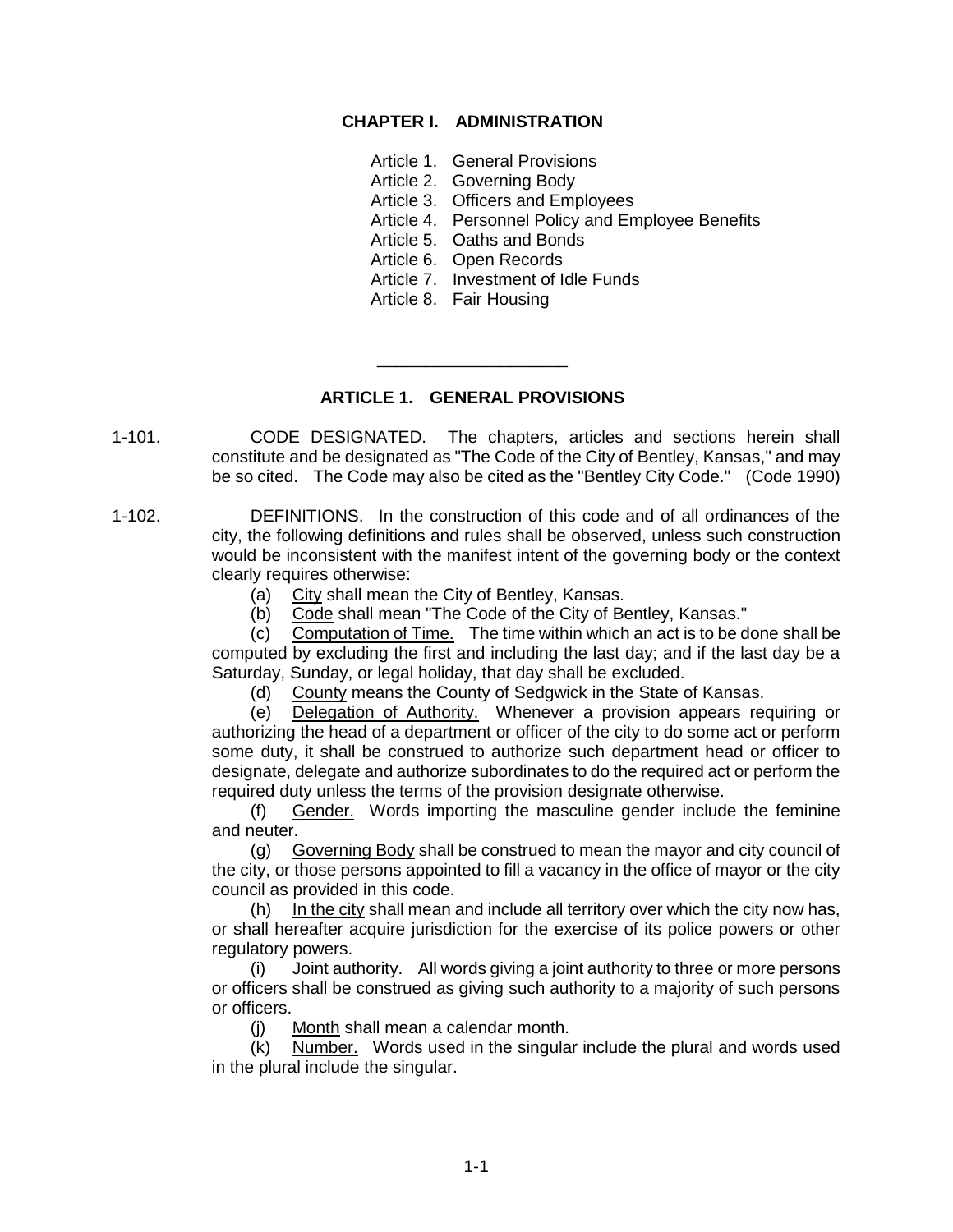(l) Oath includes an affirmation in all cases in which, by law, an affirmation may be substituted for an oath, and in such cases the word "swear" is equivalent to the word "affirm."

(m) Officers, departments, etc. Officers, departments, boards, commissions and employees referred to in this code shall mean officers, departments, boards, commissions and employees of the city, unless the context clearly indicates otherwise.

(n) Owner applied to a building or land, shall include not only the owner of the whole but any part owner, joint owner, tenant in common or joint tenant of the whole or a part of such building or land.

(o) Person includes a firm, partnership, association of persons, corporation, organization or any other group acting as a unit, as well as an individual.

(p) Property includes real, personal and mixed property.

(q) Real Property includes lands, tenements and hereditaments, and all rights thereto and interest therein, equitable as well as legal.

(r) Shall, may. "Shall" is mandatory and "may" is permissive.

(s) Sidewalk means any portion of a street between the curb line and the adjacent property line intended for the use of pedestrians.

(t) Signature, subscription includes a mark when the person cannot write, when his or her name is written near such mark and is witnessed by a person who writes his or her own name as a witness.

(u) State shall be construed to mean the State of Kansas.

(v) Street means and includes public streets, avenues, boulevards, highways, roads, alleys, lanes, viaducts, bridges and the approaches thereto and all other public thoroughfares in the city.

(w) Tenant or occupant applied to a building or land, shall include any person holding a written or oral lease of, or who occupies the whole or a part of such building or land, whether alone or with others.

(x) Tenses. Words used in the past or present tense include the future as well as the past and present.

(y) Writing or written may include printing, engraving, lithography and any other mode of representing words and letters, except those cases where the written signature or the mark of any person is required by law.

(z) Year means a calendar year, except where otherwise provided. (Code 1990)

- 1-103. EXISTING ORDINANCES. The provisions appearing in this code, so far as they are in substance the same as those of ordinances existing at the time of the effective date of this code, shall be considered as continuations thereof and not as new enactments. (Code 1990)
- 1-104. EFFECT OF REPEAL. The repeal of an ordinance shall not revive an ordinance previously repealed, nor shall such repeal affect any right which has accrued, any duty imposed, any penalty incurred or any proceeding commenced under or by virtue of the ordinance repealed, except as shall be expressly stated therein. (Code 1990)
- 1-105. CATCHLINES OF SECTIONS. The catchlines of the sections of this code printed in capital letters are intended as mere catchwords to indicate the contents of the section and shall not be deemed or taken to be titles of such sections, nor as any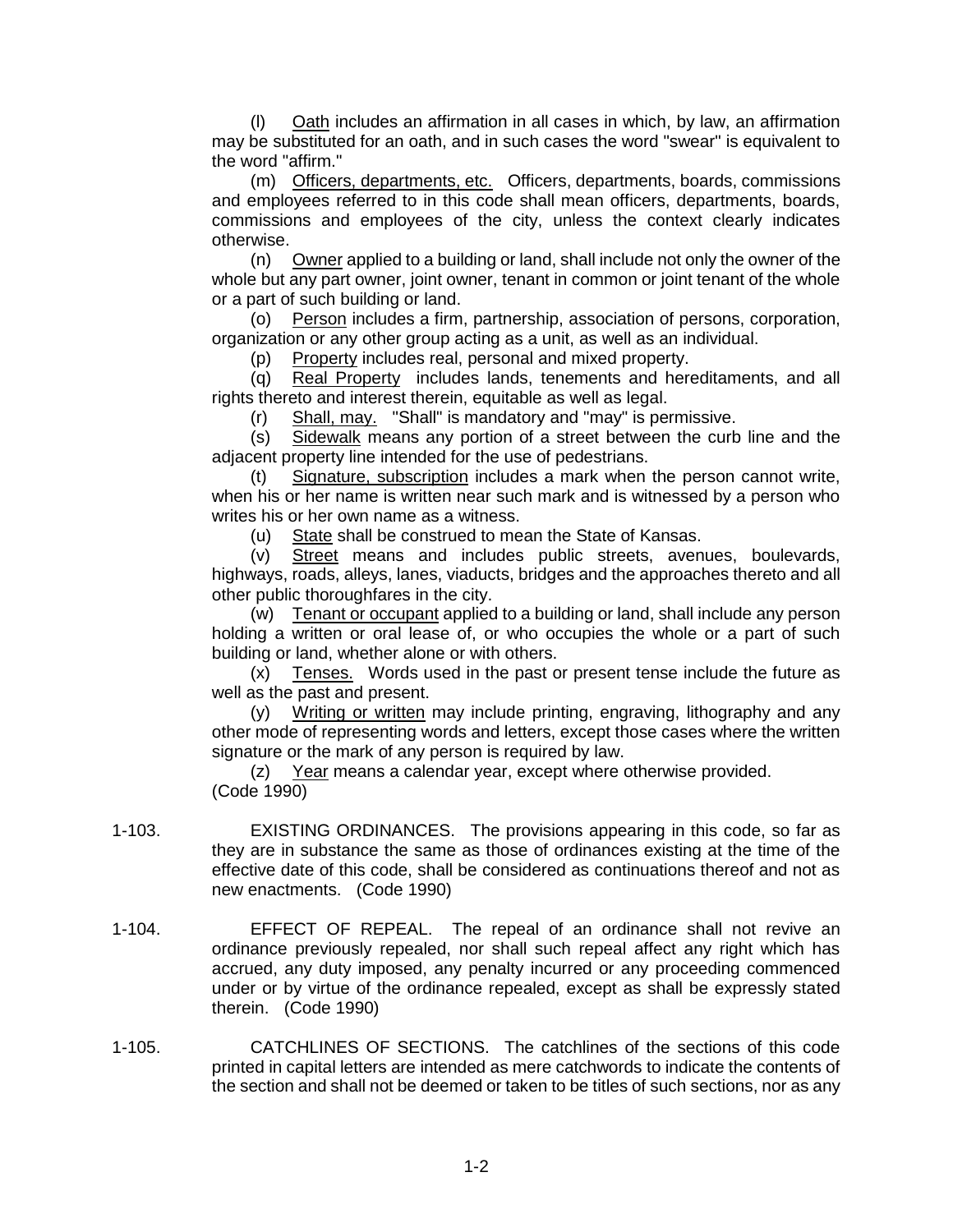part of any section, nor unless expressly so provided, shall they be so deemed when any section, including its catchline, is amended or reenacted. (Code 1990)

- 1-106. PARENTHETICAL AND REFERENCE MATTER. The matter in parenthesis at the ends of sections is for information only and is not a part of the code. Citations indicate only the source and the text may or may not be changed by this code. This code is a new enactment under the provisions of K.S.A. 12-3014 and 12-3015. Reference matter not in parenthesis is for information only and is not a part of this code. (Code 1990)
- 1-107. AMENDMENTS; REPEAL. Any portion of this code may be amended by specific reference to the section number as follows: "Section \_\_\_\_\_ of the code of the City of Bentley is hereby amended to read as follows: (the new provisions shall then be set out in full). ." A new section not heretofore existing in the code may be added as follows: "The code of the City of Bentley is hereby amended by adding a section (or article or chapter) which reads as follows:. .(the new provisions shall be set out in full). ." All sections, or articles, or chapters to be repealed shall be repealed by specific reference as follows: "Section (or article or chapter) \_\_\_\_\_\_\_\_\_\_ of the code of the City of Bentley is hereby repealed." (Code 1990)
- 1-108. ORDINANCES. The governing body shall have the care, management and control of the city and its finances, and shall pass all ordinances needed for the welfare of the city. All ordinances shall be valid when a majority of all the members-elect of the city council shall vote in favor. Where the number of favorable votes is one less than required, the mayor shall have power to cast the deciding vote in favor of the ordinance. (K.S.A. 12-3002; Code 1990)
- 1-109. SAME; SUBJECT AND TITLE; AMENDMENT. No ordinance shall contain more than one subject, which shall be clearly expressed in its title; and no section or sections of an ordinance shall be amended unless the amending ordinance contains the entire section or sections as amended and the section or sections amended shall be repealed. (K.S.A. 12-3004; Code 1990)
- 1-110. SAME; PUBLICATION. (a) No ordinance, except those appropriating money, shall be in force until published in the official city newspaper by the city clerk. One publication of any such ordinance shall be sufficient unless additional publications are required by statute or ordinance. The publisher of the newspaper shall prefix such published ordinance by a line in brackets stating the month, day and year of such publication.

(b) In lieu of subsection (a), a city may opt to publish a summary of an ordinance so long as:

(1) The publication is identified as a "summary" and contains notice that the complete text of the ordinance may be obtained or viewed free of charge at the office of the city clerk;

(2) The city attorney certifies the summary of the ordinance prior to publication to ensure that the summary is legally accurate and sufficient; and

(3) The publication contains the city's official website address where a reproduction of the original ordinance is available for a minimum of one week following the summary publication in the newspaper.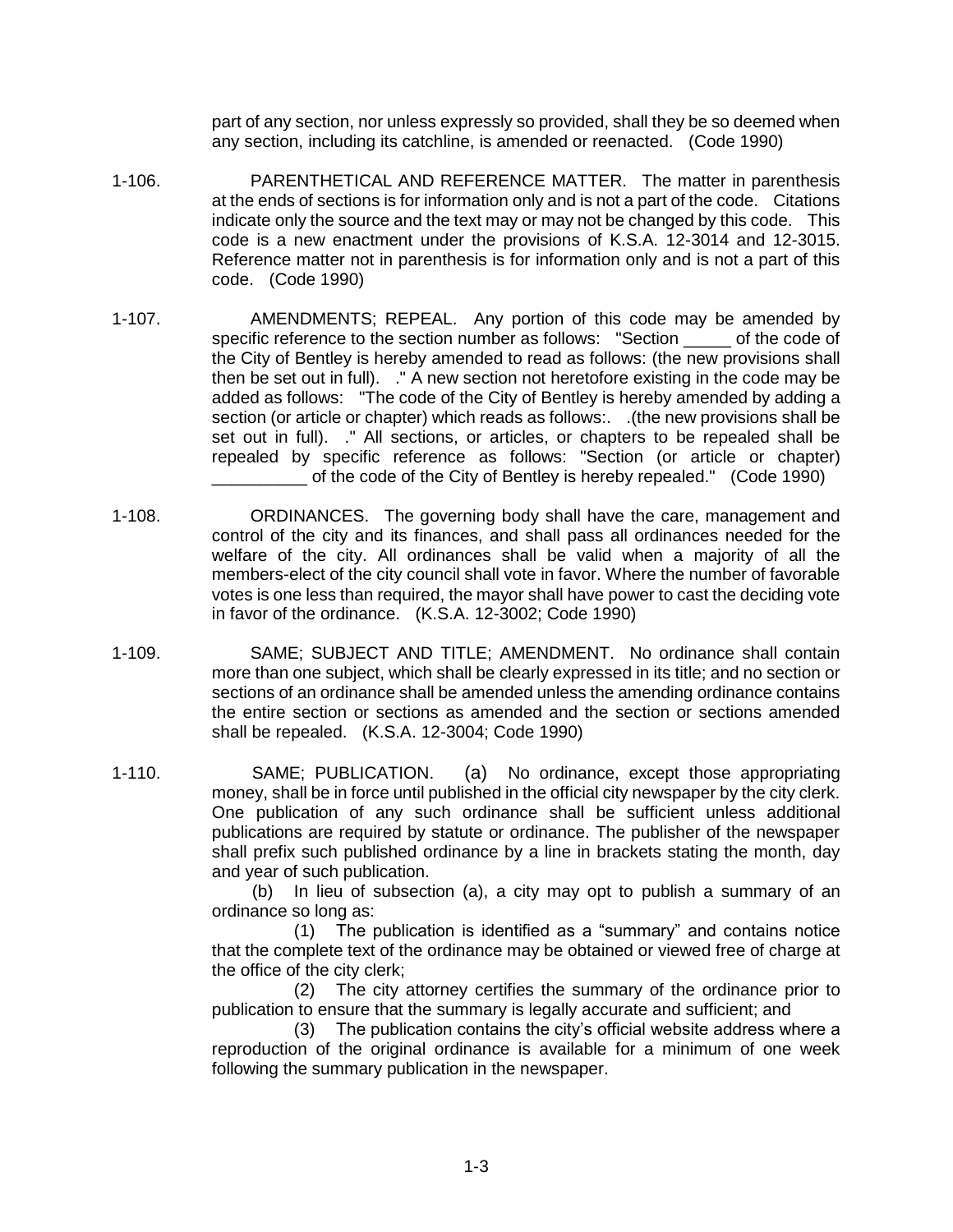If an ordinance is subject to petition pursuant to state law, then the summary shall contain a statement that the ordinance is subject to petition. (K.S.A. 12-3007; Code 2016)

- 1-111. SAME; ORDINANCE BOOK. Following final passage and approval of each ordinance, the city clerk shall enter the same in the ordinance book of the city as provided by law. Each ordinance shall have appended thereto the manner in which the ordinance was passed, the date of passage, the page of the journal containing the record of the final vote on its passage, the name of the newspaper in which published and the date of publication. (K.S.A. 12-3008; Code 1990)
- 1-112. RESOLUTIONS/ MOTIONS. Except where a state statute or city ordinance specifically requires otherwise, all resolutions and motions shall be passed if voted upon favorably by a majority of a quorum of the city council. (Code 1990)
- 1-113. CITY RECORDS. The city clerk or any other officer or employee having custody of city records and documents shall maintain such records and documents in accordance with K.S.A. 12-120 to 12-121 inclusive, which is incorporated by reference herein as if set out in full. (K.S.A. 12-120:121; Code 1990)
- 1-114. ALTERING CODE. It shall be unlawful for any person, firm or corporation to change or amend by additions or deletions, any part or portion of this code, or to insert or delete pages, or portions thereof, or to alter or tamper with such code in any manner whatsoever which will cause the law of the City of Bentley to be misrepresented thereby. This restriction shall not apply to amendments or revisions of this code authorized by ordinance duly adopted by the governing body. (Code 1990)
- 1-115. SCOPE OF APPLICATION. Any person convicted of doing any of the acts or things prohibited, made unlawful, or the failing to do any of the things commanded to be done, as specified and set forth in this code, shall be deemed in violation of this code and punished in accordance with section 1-116. Each day any violation of this code continues shall constitute a separate offense. (Code 1990)
- 1-116. GENERAL PENALTY. Whenever any offense is declared by any provision of this code, absent a specific or unique punishment prescribed, the offender shall be punished in accordance with this section.
	- (a) A fine of not more than \$1,000; or,
	- (b) Imprisonment in jail for not more than 179 days; or,
	- (c) Both such fine and imprisonment not to exceed (a) and (b) above. (Code 2016)
- 1-117. SEVERABILITY. If for any reason any chapter, article, section, subsection, sentence, clause or phrase of this code or the application thereof to any person or circumstance, is declared to be unconstitutional or invalid or unenforceable, such decision shall not affect the validity of the remaining portions of this code. (Code 1990)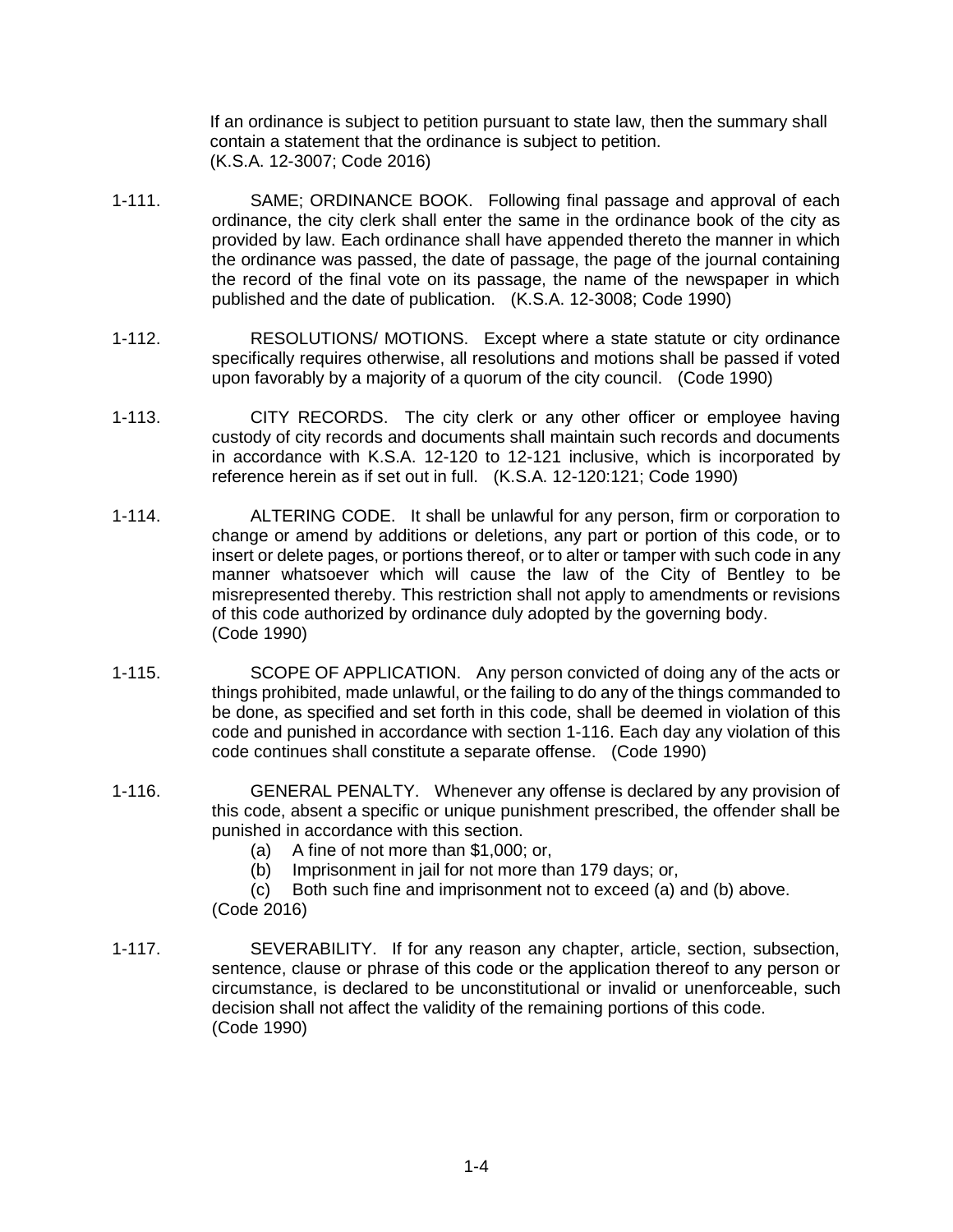# **ARTICLE 2. GOVERNING BODY**

- 1-201. GOVERNING BODY. The governing body shall consist of a mayor and five (5) council members to be elected as set out in Chapter 6 of this code. (Code 2016)
- 1-202. POWERS GENERALLY. All powers exercised by cities of the third class or which shall hereafter be conferred upon them shall be exercised by the governing body, subject to such limitations as prescribed by law. All executive and administrative authority granted or limited by law shall be vested in the mayor and councilmembers as governing body of the city. (K.S.A. 12-103; Code 1990)
- 1-203. REGULAR AND SPECIAL MEETINGS. (a) Regular meetings of the governing body of the City of Bentley, along with any accompanying work session as called by the governing body shall be held on the 2nd Thursday of each month at 7:15 p.m. In the event any regular meeting day shall fall on a legal holiday or any day observed as a holiday by the city offices, the governing body shall fix the succeeding day or another alternative not observed as the holiday as a meeting day..

(b) Special meetings may be called by the mayor or acting mayor, on the written request of any three members of the council, specifying the object and purpose of such meeting, which request shall be read at a meeting and entered at length on the journal.

(c) Regular or special meetings of the governing body may be adjourned for the completion of its business at such subsequent time and place as the governing body shall determine in its motion to adjourn. (K.S.A. 15-106; Ord. 270; Code 2016)

1-204. SAME; QUORUM. In all cases, it shall require a majority of the council-elect to constitute a quorum to do business. (K.S.A. 15-106; C.O. No. 4; Code 2016)

1-205. POWERS OF THE MAYOR. The mayor shall preside at all meetings of the governing body. The mayor shall have the tie-breaking vote on all questions when the members present are equally divided. The mayor shall:

(a) Have the superintending control of all officers and affairs of the city;

(b) Take care that the ordinances of the city are complied with;

(c) Sign the commissions and appointments of all officers elected or appointed;

(d) Endorse the approval of the governing body on all official bonds;

(e) From time to time communicate to the city council such information and recommend such measures as he or she may deem advisable;

(f) Have the power to approve or veto any ordinance as the laws of the state shall prescribe;

(g) Sign all orders and drafts drawn upon the city treasury for money. (K.S.A. 15-301 *et seq.*; Code 1990)

1-206. PRESIDENT OF THE COUNCIL. The city council shall elect one of its own body as president of the council. The president of the council shall preside at all meetings of the council in the absence of the mayor. In the absence of both the mayor and the president of the council, the council shall elect one of its members as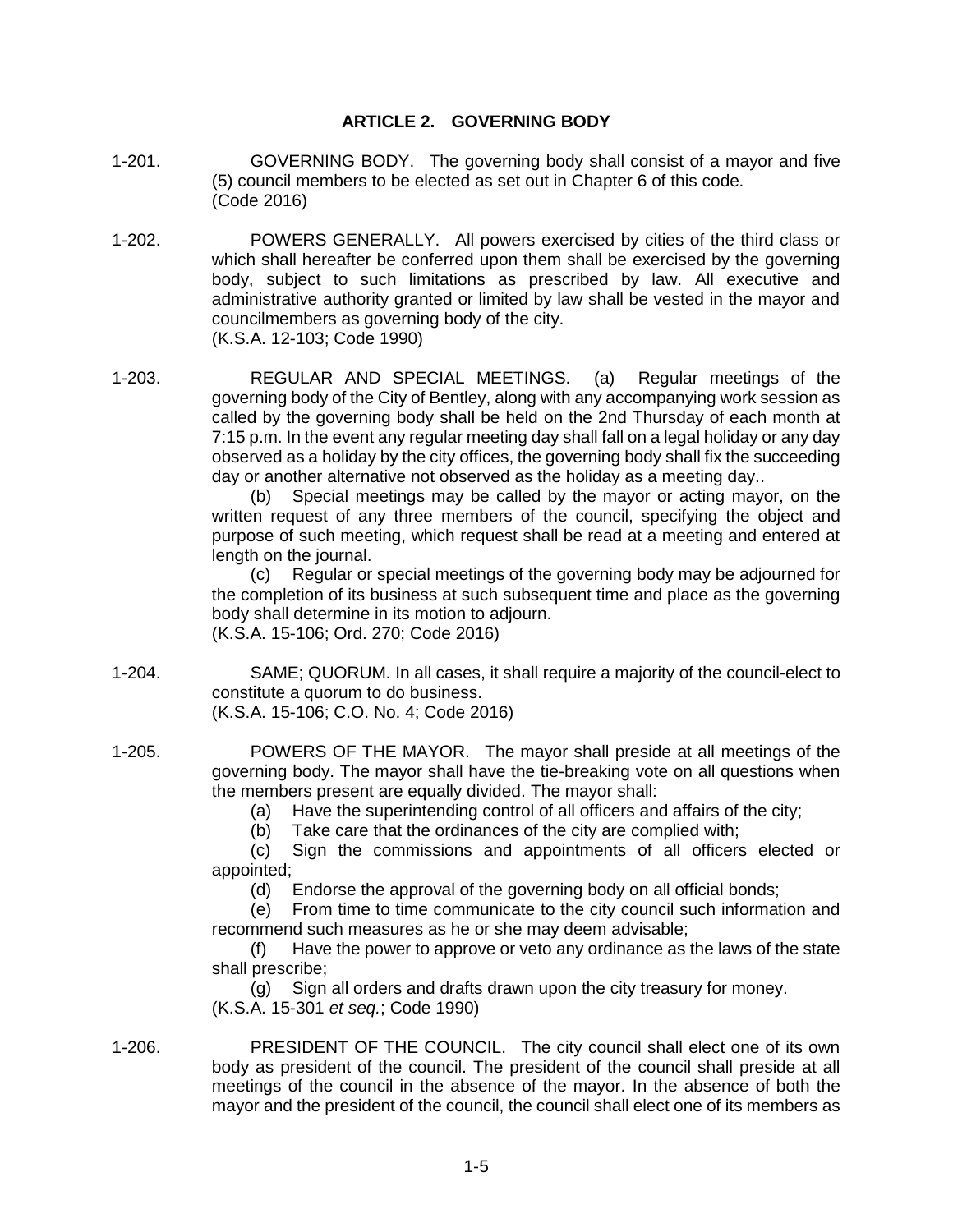"acting president of the council." The president and acting president, when occupying the place of mayor, shall have the same privileges as other councilmembers but shall exercise no veto. (K.S.A. 15-310; Code 1990)

- 1-207. ADMINISTRATIVE POWERS. The governing body may designate whether the administration of a policy or the carrying out of any order shall be performed by a committee, an appointive officer, or the mayor. If no administrative authority is designated it shall be vested in the mayor. (Code 1990)
- 1-208. VACANCIES IN GOVERNING BODY; HOW FILLED. In case of a vacancy in the council occurring by resignation, death, or removal from office or from the city, the mayor, by and with the advice and consent of the remaining council members, shall appoint an elector to fill the vacancy until the next

election for that office.

In case any person elected as a council member neglects or refuses to qualify within 30 days after election, the council member shall be deemed to have refused to accept the office and a vacancy shall exist. The mayor may, with the consent of the remaining council members, appoint a suitable elector to fill the vacancy.

In case of a vacancy in the office of mayor, the president of the council shall become mayor until the next regular election for that office and a vacancy shall occur in the office of the council member becoming mayor. (C.O. No. 8; Code 2016)

- 1-209. COMPENSATION. Members of the governing body shall receive as compensation such amounts as may be fixed by ordinance. (Code 1990)
- 1-210. EXPENSES. Each member of the governing body shall receive for his or her services and as reimbursement for his or her expenses, compensation as follows:

(a) Mileage at the same rate as is established by law by the state of Kansas for state employees for each mile traveled by the shortest route upon the performance of duties assigned by the mayor and/or city council.

(b) Reimbursement for actual food and lodging expenses upon the performance of duties assigned by the mayor and/or city council provided such expenses shall be documented by proper receipts. (Code 1990)

1-211. INCORPORATING CODE OF PROCEDURE FOR KANSAS CITIES. There is hereby incorporated by reference for the purpose of establishing a code of procedure for the conduct of city council meetings of the City of Bentley, Kansas, that certain code known as the "Code of Procedure for Kansas Cities," Edition of 2006, prepared and published in book form by the League of Kansas Municipalities, Topeka, Kansas, save and except such articles, sections, parts or portions as are hereafter omitted, deleted, modified or changed. One copy of said Code of Procedure for Kansas Cities shall be marked or stamped "Official Copy as Incorporated by the Code of the City of Bentley, Kansas," with all sections or portions thereof intended to be omitted or changed clearly marked to show any such omission or change and to which shall be attached a copy of this section, and filed with the city clerk to be open to inspection and available to the public at all reasonable hours. (Code 2016)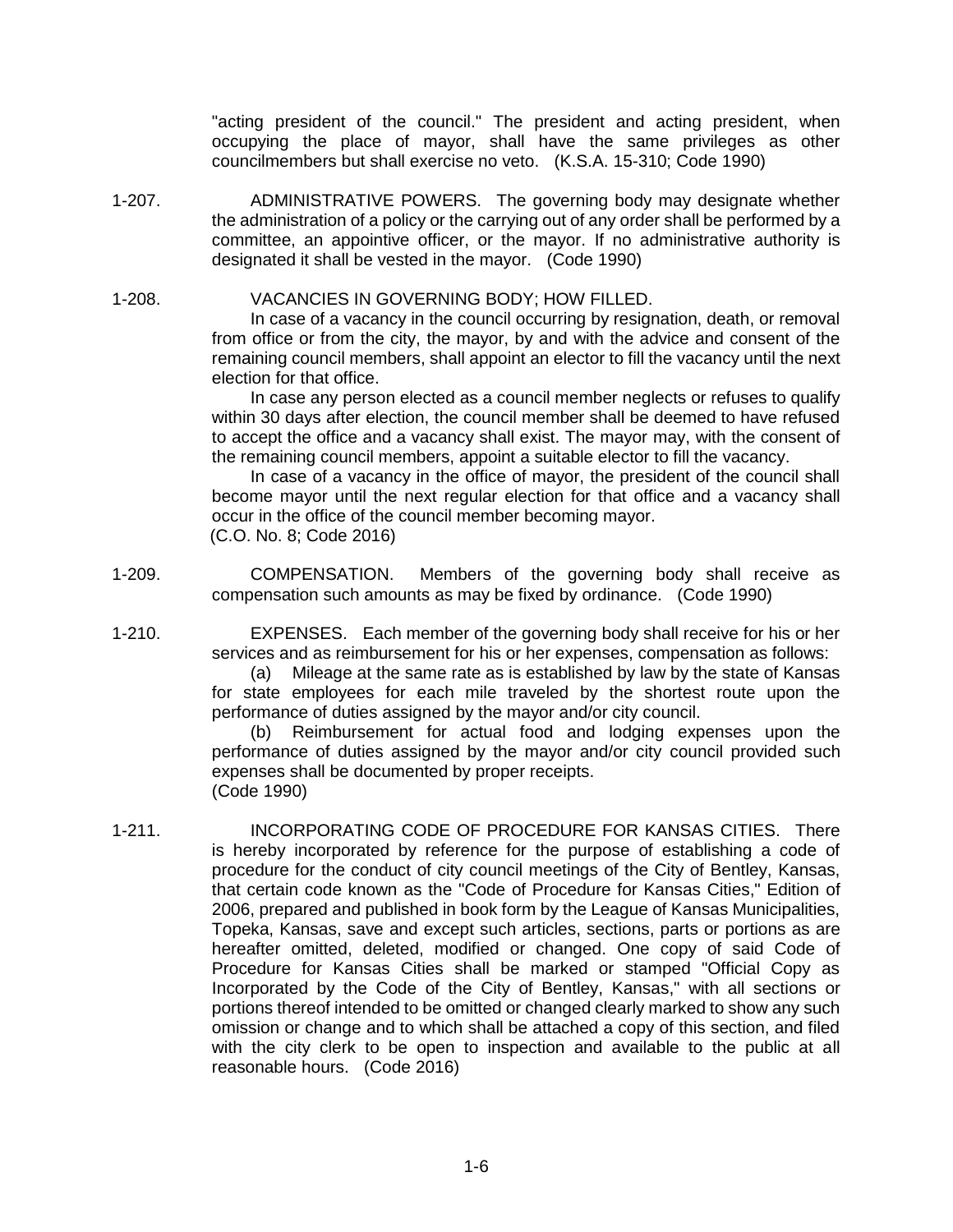1-212. CODE OF ETHICS. (a) Declaration of Policy - The proper operation of our government requires that public officials and employees be independent, impartial and responsible to the people; that governmental decisions and policy be made in the proper channels and that the public have confidence in the integrity of its government. In recognition of those goals, there is hereby established a Code of Ethics for all officials and employees, whether elected or appointed, paid or unpaid. The purpose of this code is to establish ethical standards by setting forth those acts or actions that are incompatible with the best interests of the city.

> (b) Responsibilities of Public Office - Public officials and employees are agents of public purpose and hold office for the benefit of the public. They are bound to uphold the Constitution of the United States and the Constitution of this State and to carry out impartially the laws of the nation, state, and city and thus to foster respect for all government. They are bound to observe in their official acts the highest standards of morality and to discharge faithfully the duties of their office regardless of personal considerations, recognizing that the long term public interest must be their primary concern. Their conduct in both their official and private affairs should be above reproach.

> (c) Dedicated Service - All officials and employees of the city should be responsive to the political objectives expressed by the electorate and the programs developed to attain those objectives. Appointive officials and employees should adhere to the rule of work and performance established as the standard for their positions by the appropriate authority.

> Officials and employees should not exceed their authority or breach the law or ask others to do so, and they should work in full cooperation with other public officials and employees unless prohibited from so doing by law or by officially recognized confidentiality of their work.

> (d) Fair and Equal Treatment - (1) Interest in Appointments. Canvassing of members of the city council, directly or indirectly, in order to obtain preferential consideration in connection with any appointment to the municipal service shall disqualify the candidate for appointment except with reference to positions filled by appointment by the city council.

> (2) Use of Public Property - No official or employee shall request or permit the use of city-owned vehicles, equipment, materials or property for personal convenience or profit, except when such services are available to the public generally or are provided as city policy for the use of such official or employee in the conduct of official business.

> (3) Obligations to Citizens - No official or employee shall grant any special consideration, treatment, or advantage to any citizen beyond that which is available to every other citizen.

> (e) Conflict of Interest - No elected or appointive city official or employee, whether paid or unpaid, shall engage in any business or transaction or shall have a financial or other personal interest, direct or indirect, which is incompatible with the proper discharge of his or her duties in the public interest or would tend to impair his or her independence of judgment or action in the performance of his or her official duties. Personal as distinguished from financial interest includes an interest arising from blood or marriage relationships or close business or political association.

> Specific conflicts of interest are enumerated below for the guidance of officials and employees:

> (1) Incompatible Employment - No elected or appointive city official or employee shall engage in or accept private employment or render services for private interests when such employment or service is incompatible with the proper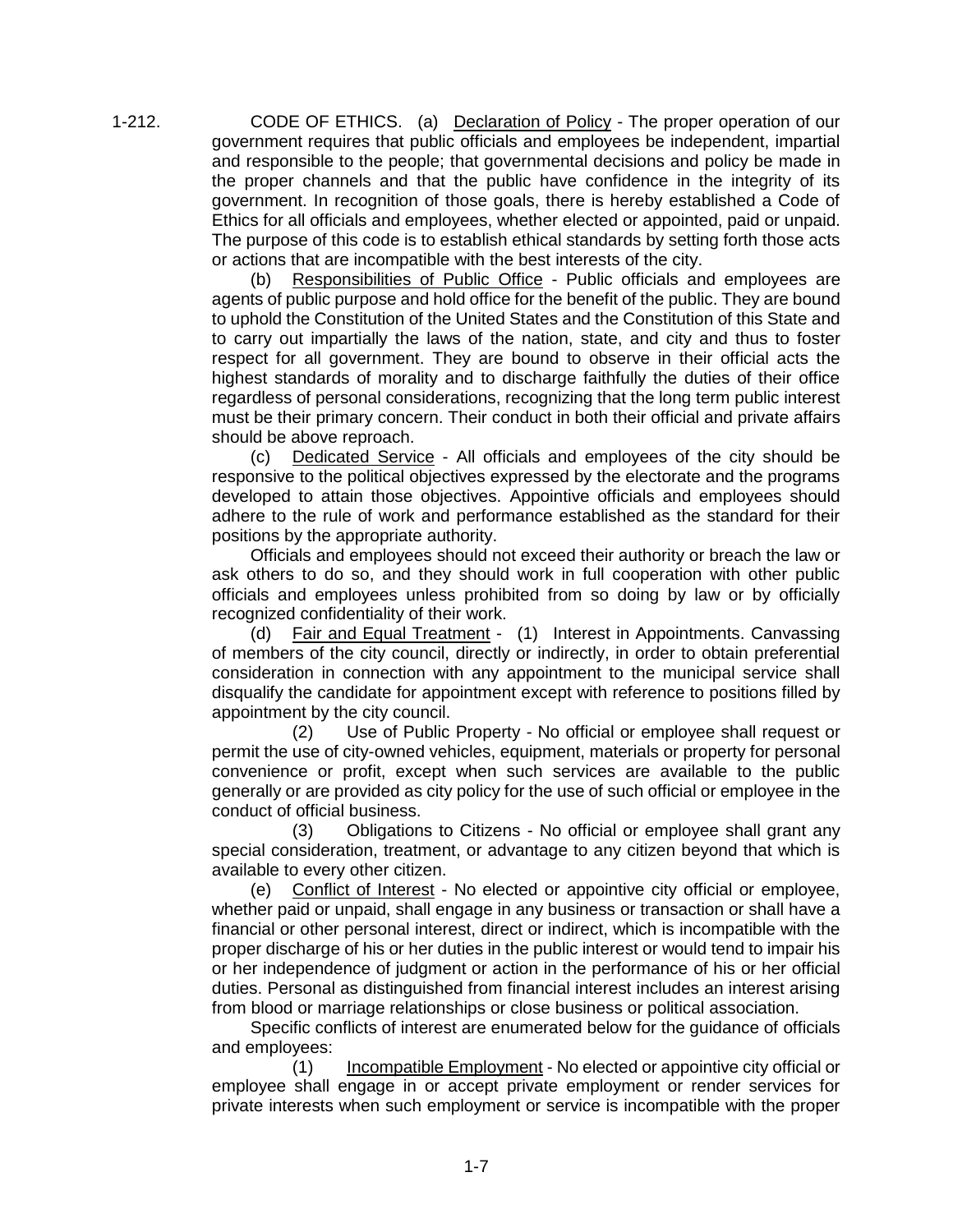discharge of his or her official duties or would tend to impair his or her independence of judgment or action in the performance of his or her official duties.

(2) Disclosure of Confidential Information - No elected or appointive city official or employee, shall, without proper legal authorization, disclose confidential information concerning the property, government or affairs of the city. Nor shall he or she use such information to advance the financial or other private interest of himself, herself or others.

(3) Gifts and Favors. No elected or appointive city official or employee shall accept any valuable gift, whether in the form of service, loan, thing or promise, from any person, firm, or corporation which to his or her knowledge is interested directly or indirectly in any manner whatsoever in business dealings with the city; nor shall any such official or employee (a) accept any gift, favor or thing of value that may tend to influence him or her in the discharge of his or her duties or (b) grant in the discharge of his or her duties any improper favor, service, or thing of value. The prohibition against gifts or favors shall not apply to: (a) an occasional non-pecuniary gift, of only nominal value or (b) an award publicly presented in recognition of public service or (c) any gift which would have been offered or given to him or her if not an official or employee.

(4) Representing Private Interest Before City Agencies or Courts - No elected or appointive city official or employee whose salary is paid in whole or in part by the city shall appear in behalf of private interest before any agency of this city. He or she shall not represent private interests in any action or proceeding against the interest of the city in any litigation to which the city is a party. (Code 1990)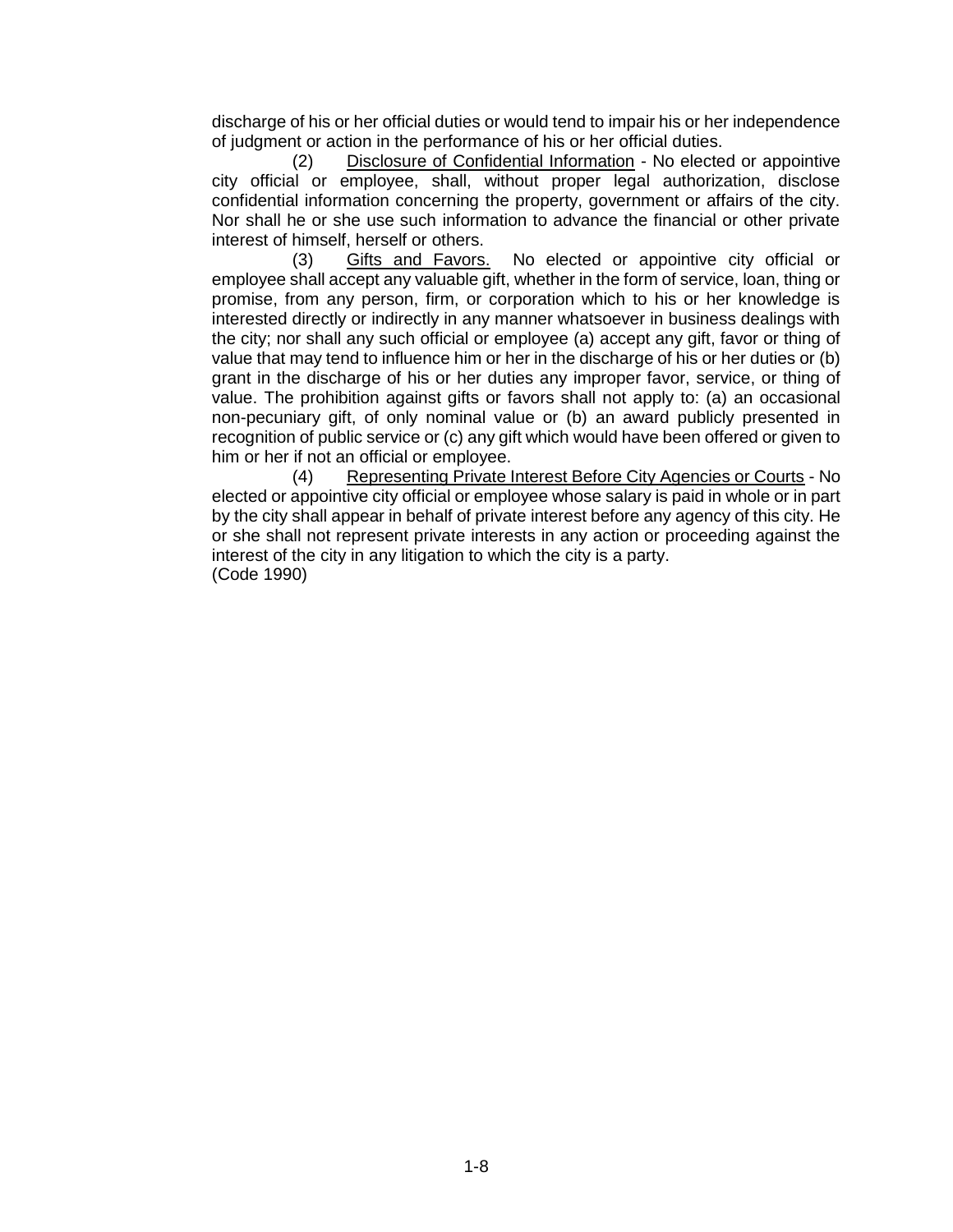#### **ARTICLE 3. OFFICERS AND EMPLOYEES**

- 1-301. APPOINTMENT. At the first regular meeting in May of each year the mayor, by and with the consent of the council, shall appoint a city clerk and city treasurer, and may appoint a city attorney, municipal judge, chief of police, street commissioner and such other officers as may be deemed necessary for the best interest of the city. Such officers shall hold their respective offices until their successors have been appointed and qualified. All such appointments shall be entered on the journal of proceedings of the governing body. The duties and salaries of all appointed officers shall be fixed by ordinance. (K.S.A. Supp. 15-204; Ord. 33, Sec. 1; Code 1990)
- 1-302. EMPLOYEES. The mayor shall have authority to hire all other employees, or such authority may be delegated to the respective department heads. (Code 1990)
- 1-303. REMOVAL. (a) A majority of all members elect of the governing body may remove any appointed officer.

(b) The city council with consent and approval may suspend at any time any appointed officer.

(c) Employees, other than appointed officers, may be removed by and with the consent and approval of the city council. (K.S.A. 15-204; Code 2016)

1-304. VACANCY IN OFFICE. Whenever a vacancy occurs in any appointive office for whatever reason, the vacancy shall be filled by the governing body. Any person appointed to fill such vacancy shall serve only until the next regular time for appointment. (K.S.A. 15-209; Code 1990)

1-305. CITY CLERK. The city clerk shall:

(a) Be custodian of all city records, books, files, papers, documents and other personal effects belonging to the city and not properly pertaining to any other office;

(b) Carry on all official correspondence of the city;

(c) Attend and keep a record of the proceedings of all regular and special meetings of the governing body;

(d) Enter every appointment of office and the date thereof in the journal;

(e) Enter or place each ordinance of the city in the ordinance books after its passage;

(f) Publish all ordinances, except those appropriating money, and such resolutions, notices and proclamations as may be required by law or ordinance. (Ord. 33, Sec. 2; Code 1990)

1-306. SAME; FISCAL RECORDS. The city clerk shall:

(a) Prepare and keep suitable fiscal records according to generally accepted accounting principles;

(b) Assist in preparing the annual budget;

(c) Audit all claims against the city for goods or services rendered for the consideration of the governing body. His or her accounts shall properly show the amounts paid from any fund of the city and the cash balance existing in each fund;

(d) Keep an accurate account of all bonds issued by the city;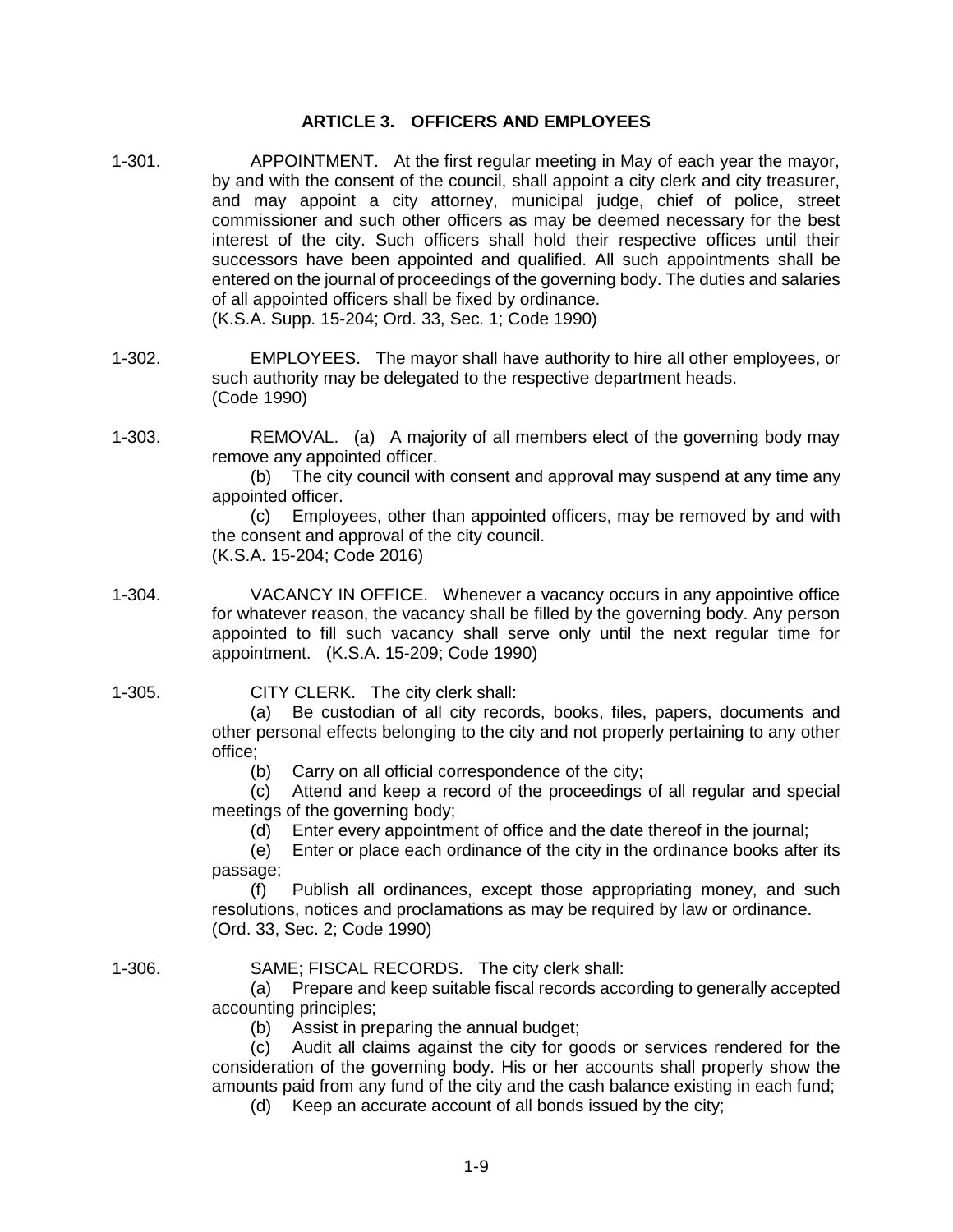(e) Keep a record of all special assessments. (Code 1990)

1-307. SAME; SEAL; OATHS. The city clerk shall:

(a) Have custody of the corporate seal of the city and shall affix the same to the official copy of all ordinances, contracts, and other documents required to be authenticated;

(b) Have power to administer oaths for all purposes pertaining to the business and affairs of the city;

(c) Keep suitable files of all such oaths required to be deposited in his or her office.

(Code 1990)

1-308. SAME; WITHHOLDING AGENTS. The city clerk is designated as the withholding agent of the city for the purposes of the Federal Revenue (Income) Act, and shall perform the duties required of withholding agents by said act or any other act requiring withholding from the compensation of any city officer or employee. The clerk shall perform such other duties as may be prescribed by the governing body or the Kansas statutes. (Code 1990)

1-309. ASSISTANT CITY CLERK. (a) The office of assistant city clerk is hereby established. The mayor shall appoint, by and with the consent of the city council, the assistant city clerk. The person so appointed and confirmed shall hold the office for a term of one year and until a successor is appointed and confirmed.

(b) The assistant city clerk shall perform those duties assigned to that office by the city clerk.

(c) Whenever a vacancy occurs in the position of city clerk and the city is without a person appointed, confirmed or qualified to hold that office, the assistant city clerk shall become the acting city clerk and fulfill the duties of that office.

(d) Compensation of the assistant city clerk shall be set by ordinance passed by the governing body.

(Code 2016)

1-310. CITY TREASURER OR CITY CLERK AS ASSIGNED. The city treasurer shall:

(a) Keep a full and accurate record of all money received and paid out in a ledger book provided by the governing body;

(b) Publish an annual financial statement;

(c) Deposit all public moneys and sign all checks of the city;

(d) Pay out city funds only upon orders or warrants properly signed by the mayor and city clerk;

(e) Perform such other duties as may be prescribed by the governing body or the Kansas statutes.

(K.S.A. 10-803; K.S.A. 12-1608; Ord. 33, Code 2016)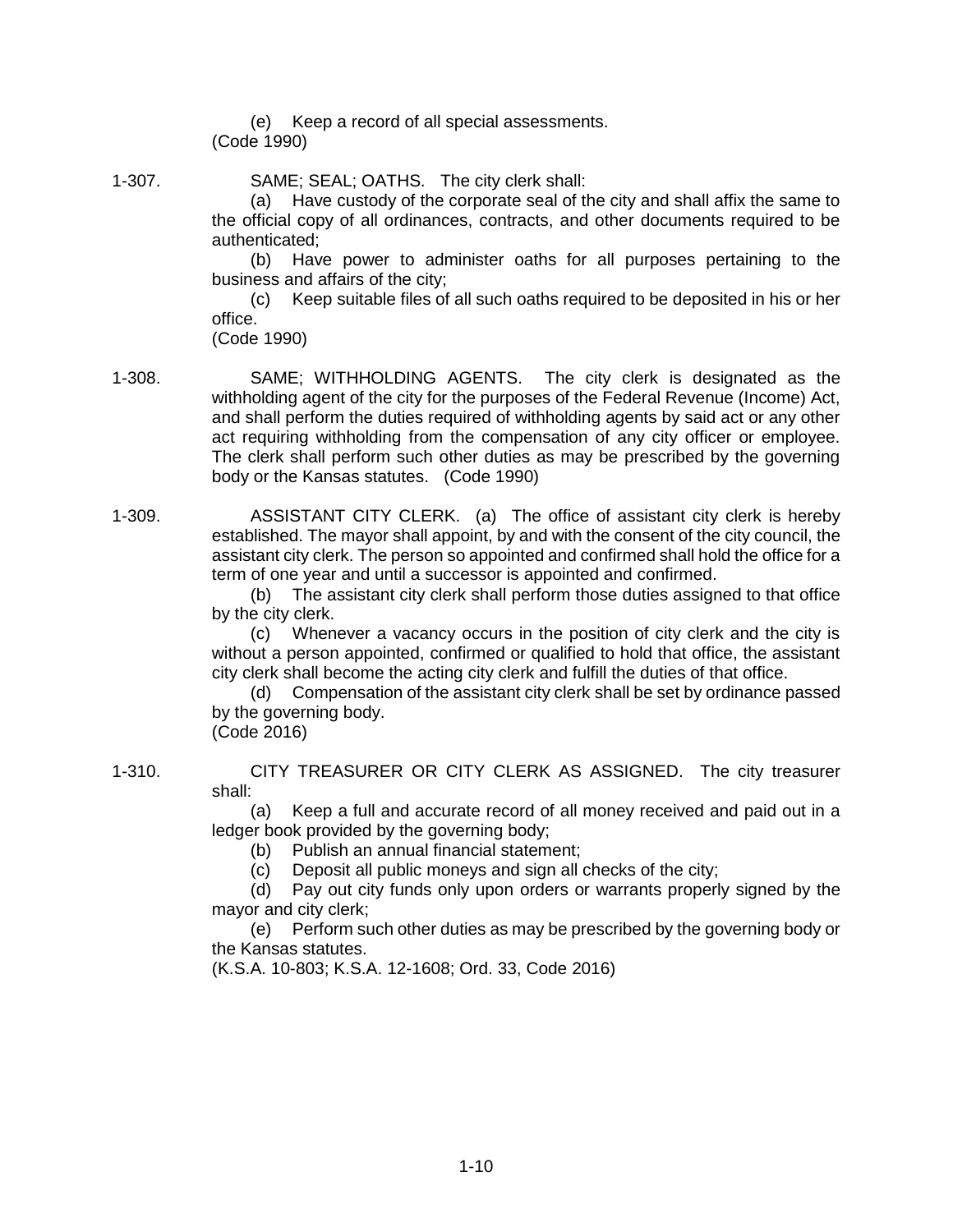1-311. CITY ATTORNEY; OFFICE; DUTIES. There is hereby established the office of city attorney. No person shall be eligible for the office of city attorney who is not an attorney at law admitted to practice in the Supreme Court of the State of Kansas. The city attorney shall be charged with the general direction and supervision of the legal affairs of the city. The city attorney shall:

> (a) Attend meetings of the city governing body when so directed to attend by the governing body;

> (b) Advise the city governing body and all officers of the city upon such legal questions affecting the city and its offices as may be submitted to him or her;

> (c) When requested by the city governing body, give opinions in writing upon any such questions;

> (d) Draft such ordinances, contracts, leases, easements, conveyances and other instruments in writing as may be submitted to him or her in the regular transaction of affairs of the city;

(e) Approve all ordinances of the city as to form and legality;

(f) Attend planning commission and board of zoning appeals meetings when so directed by the boards;

(g) Appear and prosecute all violations of city ordinances in municipal court when his or her services shall be required;

(h) Perform such other duties as may be prescribed by the governing body and the Kansas statutes.

(Ord. 33, Sec. 6; Code 1990)

1-312. CITY PROSECUTOR; OFFICE; DUTIES. (a) There is hereby established the office of city prosecutor. No person shall be eligible for the office of city prosecutor who is not an attorney at law admitted to practice law in the State of Kansas. The city prosecutor shall:

> (1) Attend meetings of the governing body when so directed to attend by the mayor or city attorney;

> (2) Advise the city council and all officers of the city upon legal questions affecting the city and its officers as may be submitted to him or her;

> (3) Draft such ordinances and other instruments in writing as may be submitted to him or her in the regular transactions of the affairs of the city;

> (4) Appear and prosecute all violations of city ordinances in municipal court;

> (5) Perform such other duties as may be prescribed by the governing body and the Kansas statutes.

> (b) The governing body may appoint a city prosecutor in accordance with section 1-301. In the event that there is no city prosecutor, the city attorney shall serve in such capacity.

(Code 2016)

1-313. CITY ENGINEER. The city engineer shall be a licensed professional engineer in the State of Kansas. He or she shall be responsible for:

> (a) The design and specifications for all city streets, sewers, water lines, public buildings and other public facilities;

> (b) The inspection of all public works projects including streets, sewers, water lines and other public facilities;

> (c) The general supervision of the maintenance and repair of all public facilities.

(Code 1990)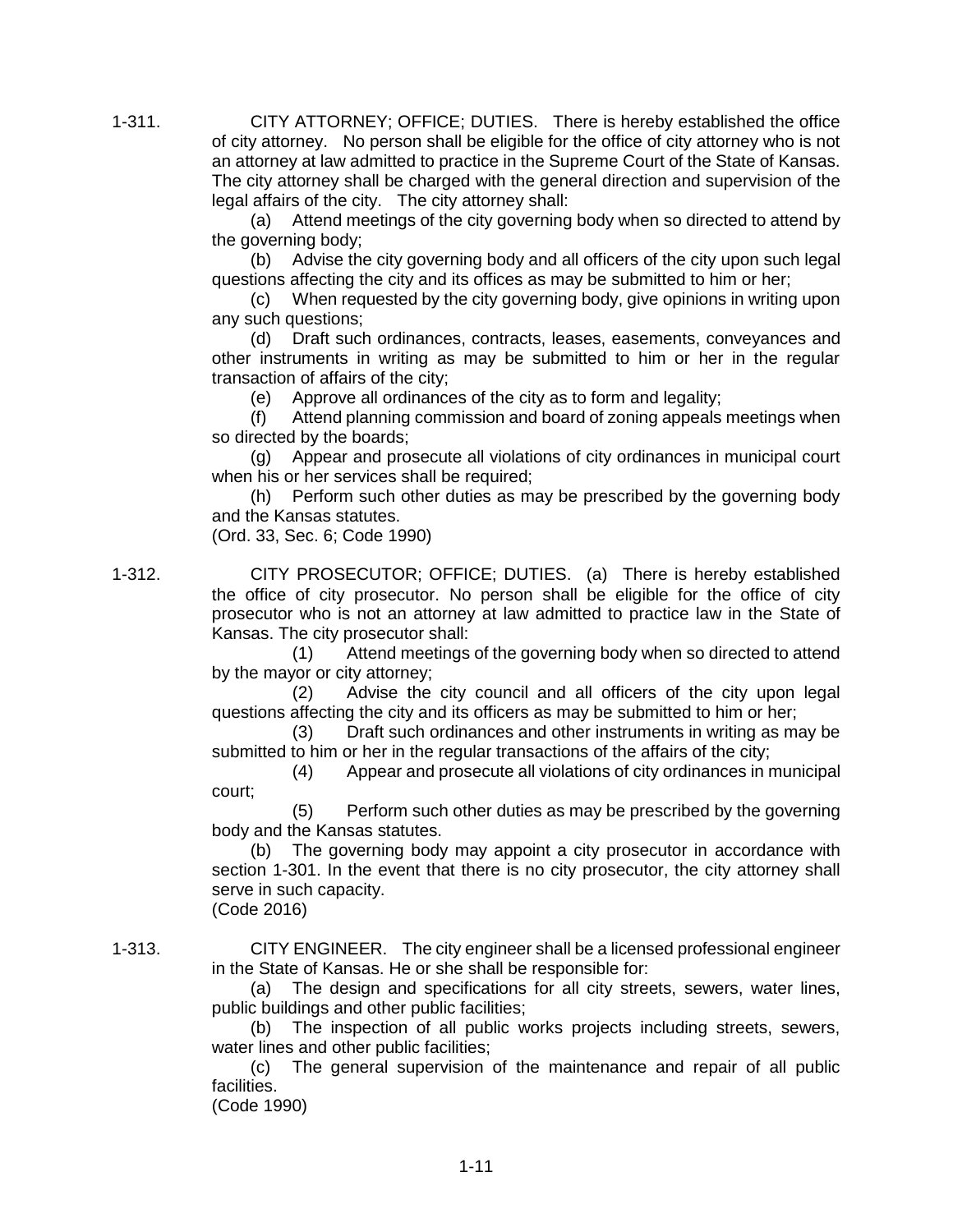- 1-314. APPOINTMENT OR EMPLOYMENT IN MORE THAN ONE POSITION. The same person may be appointed to more than one appointive office, or employed in more than one department, except that the same person shall not be appointed to incompatible offices. Salaries or wages of such persons shall be prorated between the proper funds of the several offices or departments. (Code 1990)
- 1-315. CONFLICT OF INTEREST. All city officers and employees shall comply with the requirements of K.S.A. 75-4301a et seq., concerning governmental ethics and refrain from making or participating in the making of a contract when prohibited by state law. (Code 2016)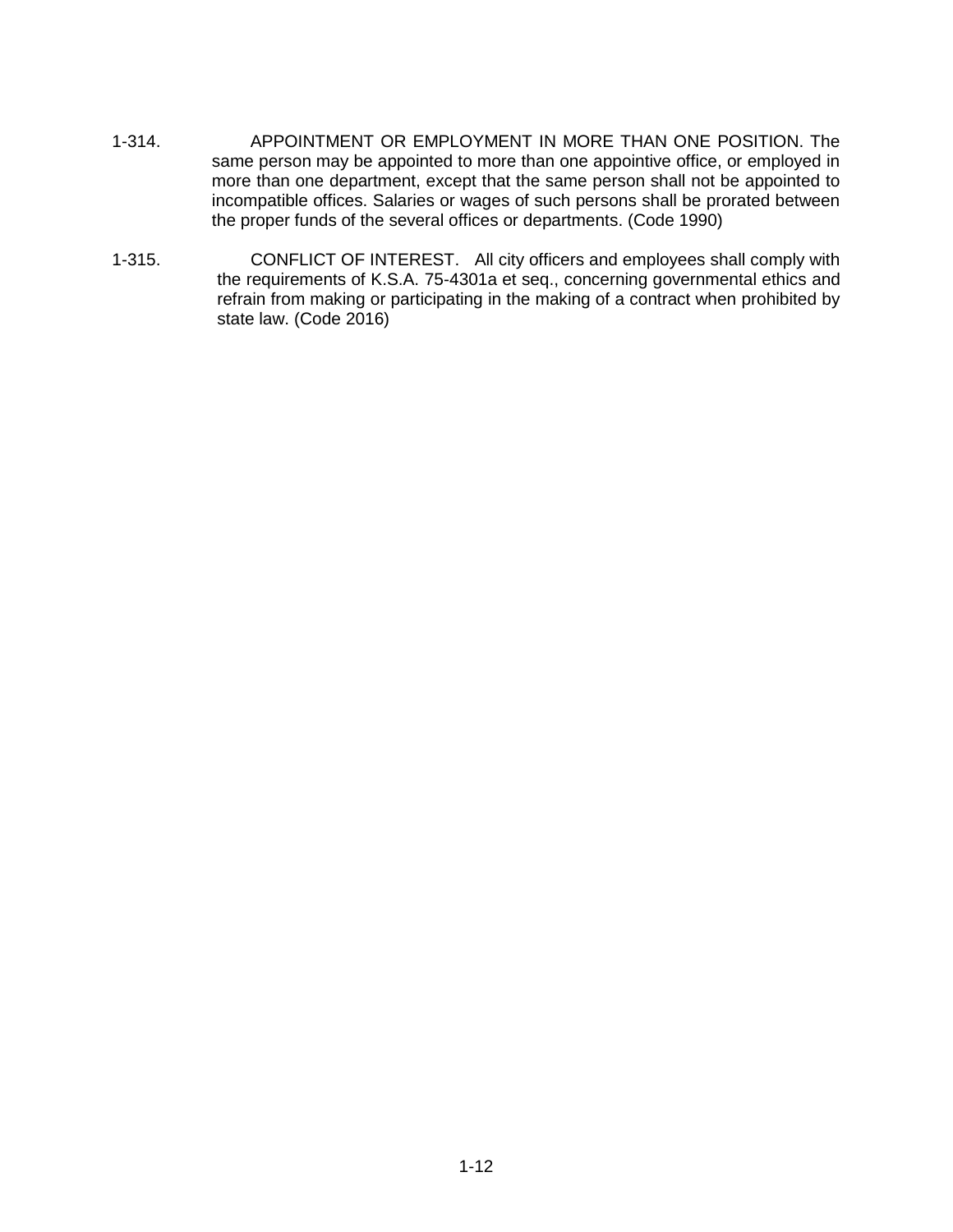# **ARTICLE 4. PERSONNEL POLICY AND EMPLOYEE BENEFITS.**

1-401. PERSONNEL POLICIES AND GUIDELINES. There is hereby incorporated by reference for the purpose of establishing employee personnel rules and regulations the document entitled "Uniform Personnel Policies and Guidelines for the City of Bentley." One copy of said document shall be marked or stamped "Official Copy as adopted by the Code of the City of Bentley" and which there shall be attached a copy of this section. Said official copy shall be filed with the city clerk and shall be open to inspection and available to the public at all reasonable hours. All departments of the city shall be supplied with copies of such rules and regulations as may be deemed necessary. (Ord. 265; Code 2016)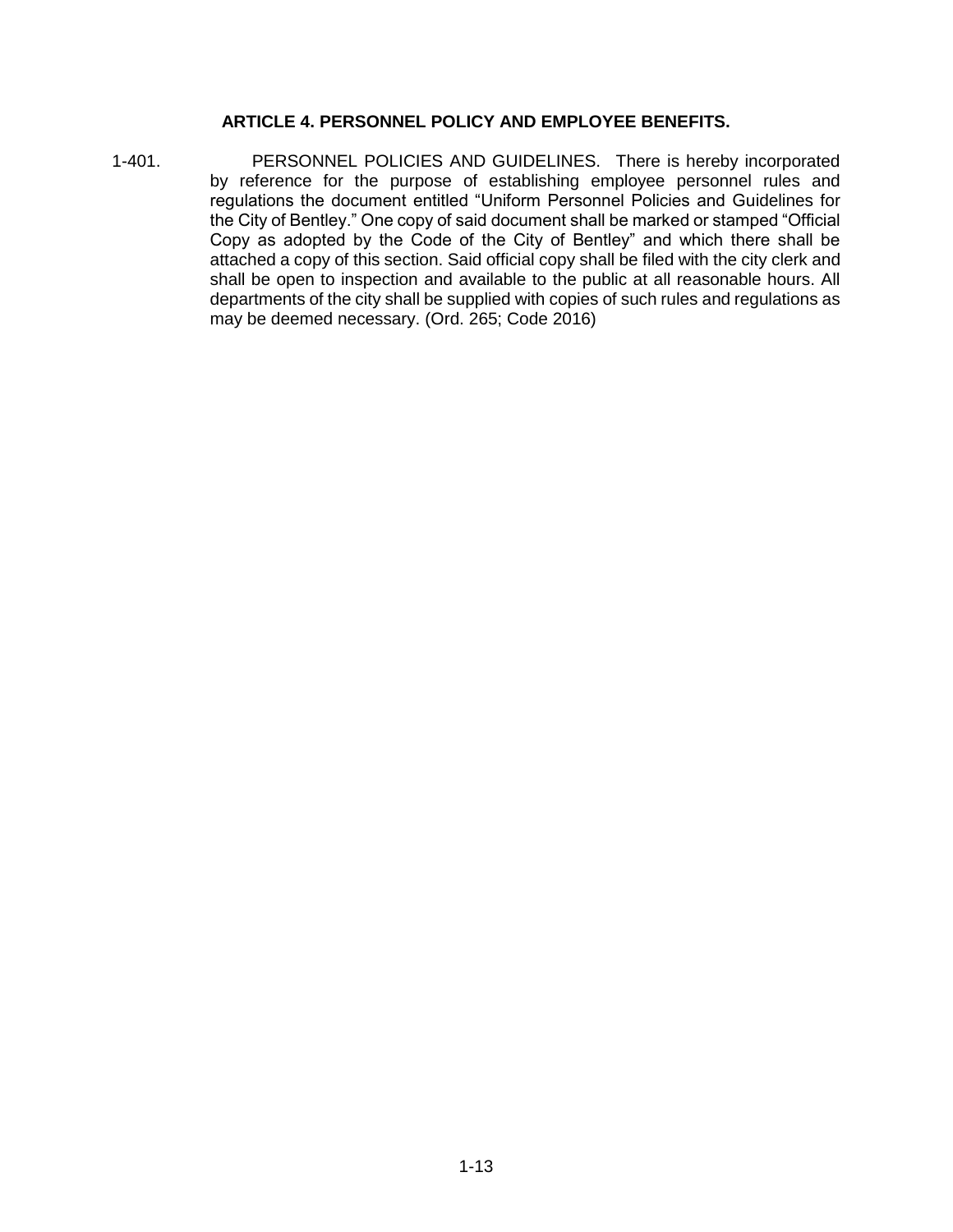#### **ARTICLE 5. OATHS AND BONDS**

1-501. OATH; AFFIRMATION. All officers and employees of the city, whether elected or appointed, either under the laws of the State of Kansas or ordinances of the city, shall before entering upon the duties of their respective offices, take and subscribe an oath or affirmation as follows:

> Oath: "I do solemnly swear (or affirm, as the case may be) that I will support the Constitution of the United States and the Constitution of the State of Kansas and faithfully discharge the duties of \_\_\_\_\_\_\_\_\_\_\_\_\_(here enter name of office or position). So help me God."

> Affirmation: "I do solemnly, sincerely and truly declare and affirm that I will support the Constitution of the United States and of the State of Kansas and faithfully discharge the duties of  $\qquad \qquad$  (enter name of office or position). This I do under the pains and penalties of perjury.

(K.S.A. 54-104; K.S.A. 54-106; K.S.A. 75-4308; Code 2016)

- 1-502. OATHS FILED. All officers and employees required to take and subscribe or sign an oath or affirmation shall be supplied the forms for the purpose at the expense of the city and upon taking and subscribing or signing any such oath or affirmation, the same shall be filed by the city clerk. (Code 1990)
- 1-503. BONDS REQUIRED. (a) The following city officers shall each, before entering upon the duties of his or her office, give a good and sufficient corporate surety bond to the city. The bond shall be in the following amount, to wit:
	- (1) City treasurer \$10,000;
	- (2) City clerk \$10,000;
	- (3) Judge of municipal court \$1,000.

(b) The governing body may provide for the coverage by blanket bond of such officers and employees and in such amounts as the governing body may, by resolution, designate.

(Ord. 95, Sec. 2; Code 1990)

- 1-504. SAME; PREMIUMS. All premiums on surety bonds shall be paid by the city. (K.S.A. 78-111; Code 1990)
- 1-505. CONDITION OF BONDS. Each of the bonds required in section 1-503 of this article shall be conditioned for the faithful performance of duty and all acts required by the laws of Kansas and of the city, and for the application and payment over to the proper persons of all moneys or property coming into the hands of each such officer by virtue of his or her office. (Code 1990)
- 1-506. APPROVAL OF BONDS. All bonds given to the city shall be approved as to their form by the city attorney and as to surety and sufficiency by the governing body, unless otherwise provided by the laws of the State of Kansas. (Code 1990)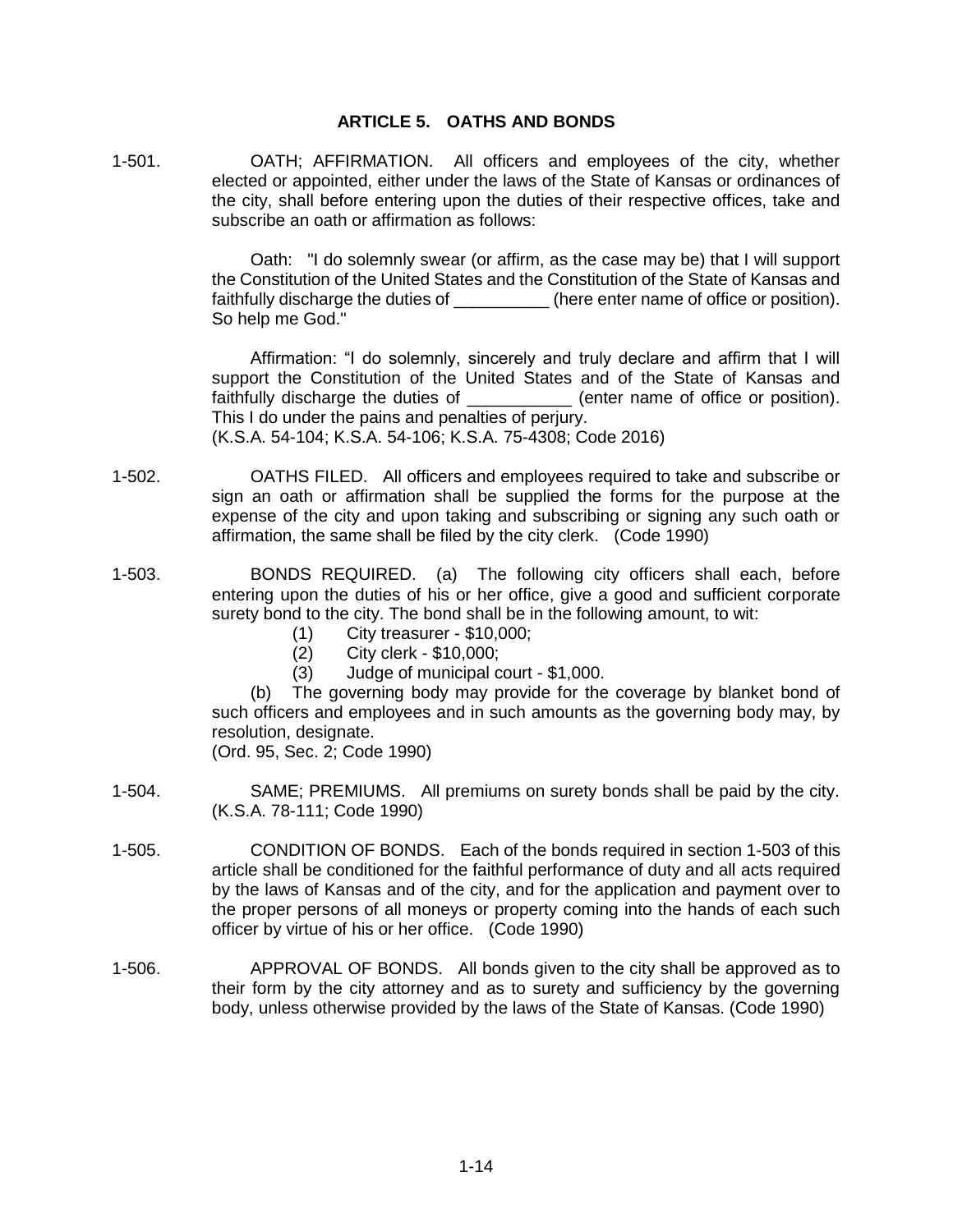# **ARTICLE 6. OPEN RECORDS**

1-601. POLICY. (a) It is hereby declared to be the policy of the city that all public records which are made, maintained or kept by or are in the possession of the city, its officers and employees, shall be open for public inspection as provided by, and subject to the restrictions imposed by, the Kansas Open Records Act.

(b) Any person, upon request, shall have access to such open public records for the purpose of inspecting, abstracting or copying such records while they are in the possession, custody and control of the appointed or designated record custodian thereof, or his or her designated representative. (Code 1990)

1-602. RECORD CUSTODIANS. (a) All city officers and employees appointed or designated as record custodians under this article shall: protect public records from damage and disorganization; prevent excessive disruption of the essential functions of the city; provide assistance and information upon request; insure efficient and timely action and response to all applications for inspection of public records; and shall carry out the procedures adopted by this city for inspecting and copying open public records.

(b) The official custodian shall prominently display or distribute or otherwise make available to the public a brochure in the form prescribed by the Local Freedom of Information Officer that contains basic information about the rights of a requester, the responsibilities of a public agency, and the procedures for inspecting or obtaining a copy of public records under the Kansas Open Records Act. The official custodian shall display or distribute or otherwise make available to the public the brochure at one or more places in the administrative offices of the city where it is available to members of the public who request public information in person. (Code 2016)

1-603. LOCAL FREEDOM OF INFORMATION OFFICERS. The Local Freedom of Information Officer shall:

> (a) Prepare and provide educational materials and information concerning the Kansas Open Records Act;

- (b) Be available to assist the city and members of the general public to resolve disputes relating the Kansas Open Records Act;
- (c) Respond to inquiries relating to the Kansas Open Records Act;

(d) Establish the requirements for the content, size, shape and other physical characteristics of a brochure required to be displayed or distributed or otherwise made available to the public under the Kansas Open Records Act. In establishing such requirements for the content of the brochure, the Local Freedom of Information Officer shall include plainly written basic information about the rights of a requester, the responsibilities of the city, and the procedures for inspecting and obtaining a copy of public records under the Act. (Code 2016)

1-604. PUBLIC REQUEST FOR ACCESS. All city offices keeping and maintaining open public records shall establish office hours during which any person may make a request for access to an open public record. Such hours shall be no fewer than the hours each business day the office is regularly open to the public. For any city office not open Monday through Friday, hours shall be established by the record custodian for each such day at which time any person may request access to an open public record. (Code 2016)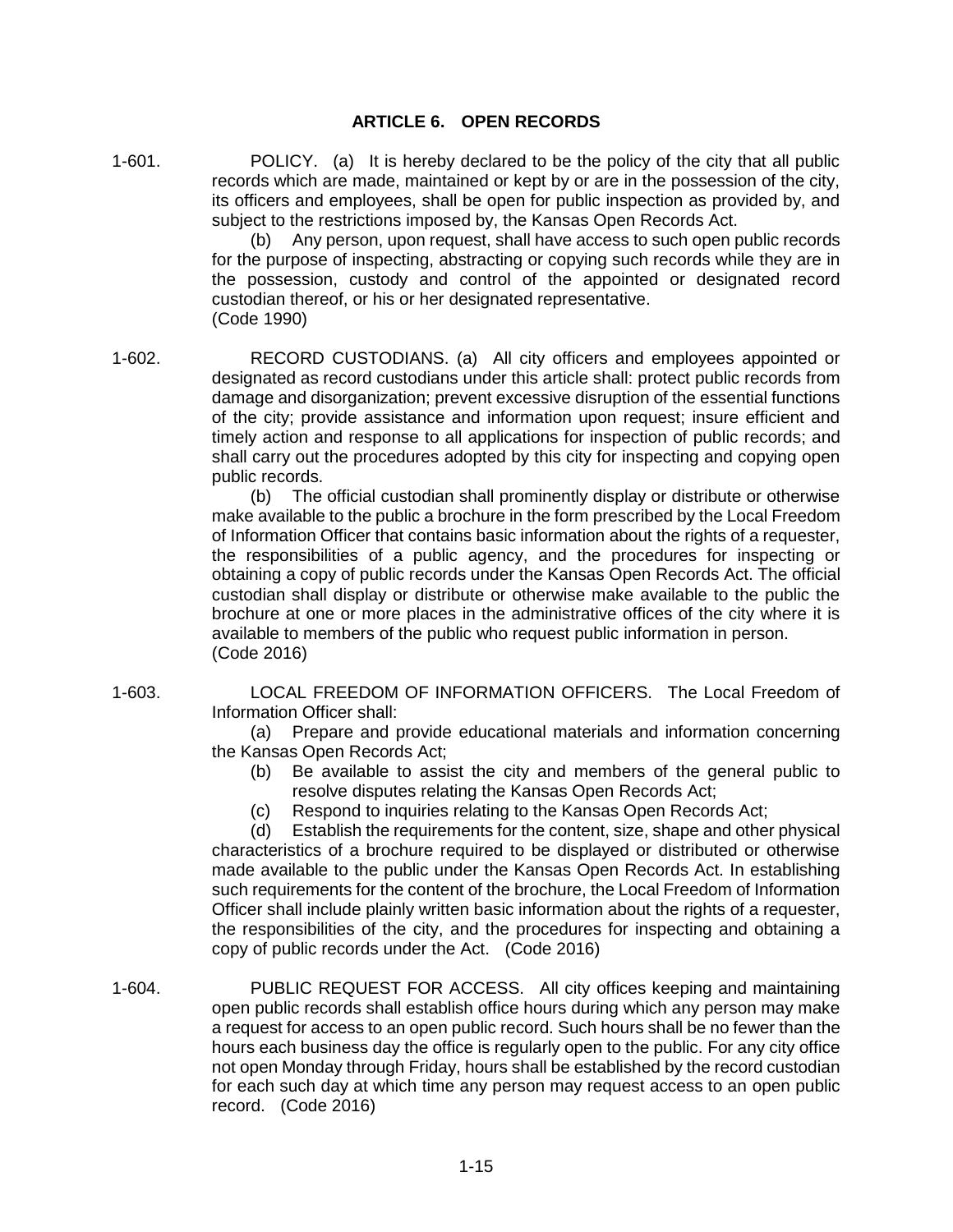- 1-605. FACILITIES FOR PUBLIC INSPECTION. All city offices keeping and maintaining open public records shall provide suitable facilities to be used by any person desiring to inspect and/or copy an open public record. The office of the city clerk, being the principal record-keeper of the city, shall be used as the principal office for providing access to and providing copies of open records to the maximum extent practicable. Requesters of records shall be referred to the office of the city clerk except when the requested records are not in that office and are available in another city office. (Code 2016)
- 1-606. PROCEDURES FOR INSPECTION. Any person requesting access to an open public record for purposes of inspecting or copying such record, or obtaining a copy thereof, shall abide by the procedures adopted by the governing body for record inspection and copying, including those procedures established by record custodians as authorized by the governing body. Such procedures shall be posted in each city office keeping and maintaining open public records. (Code 2016)
- 1-607. APPOINTMENT OF OFFICIAL CUSTODIANS. The following city officers are hereby appointed as official custodians for purposes of the Kansas Open Records Act and are hereby charged with responsibility for compliance with that Act with respect to the hereinafter listed public records:

(a) City Clerk - All public records kept and maintained in the city clerk's office and all other public records not provided for elsewhere in this section.

(b) City Treasurer - All public records not on file in the office of the city clerk and kept and maintained in the city treasurer's office.

(c) Chief of Police - All public records not on file in the office of the city clerk and kept and maintained in the city police department.

(d) Fire Chief - All public records not on file in the office of the city clerk and kept and maintained in the city fire department.

(e) City Attorney - All public records not on file in the office of the city clerk and kept and maintained in the city attorney's office.

(f) Clerk of the Municipal Court - All public records not on file in the office of the city clerk and kept and maintained in the municipal court. (Code 2016)

- 1-608. APPOINTMENT OF LOCAL FREEDOM OF INFORMATION OFFICER. The city clerk is hereby appointed as the local freedom of information officer and charged with all of the duties as set forth in section 1-603. (Code 2016)
- 1-609. DESIGNATION OF ADDITIONAL RECORD CUSTODIANS. (a) Each of the official custodians appointed in section 1-607 is hereby authorized to designate any subordinate officers or employees to serve as record custodian. Such record custodians shall have such duties and powers as are set out in the Kansas Open Records Act.

(b) Whenever an official custodian shall appoint another person as a record custodian he or she shall notify the city clerk of such designation and the city clerk shall maintain a register of all such designations. (Code 2016)

1-610. REQUESTS TO BE DIRECTED TO CUSTODIANS. (a) All members of the public, in seeking access to, or copies of, a public record in accordance with the provisions of the Kansas Open Records Act, shall address their requests to the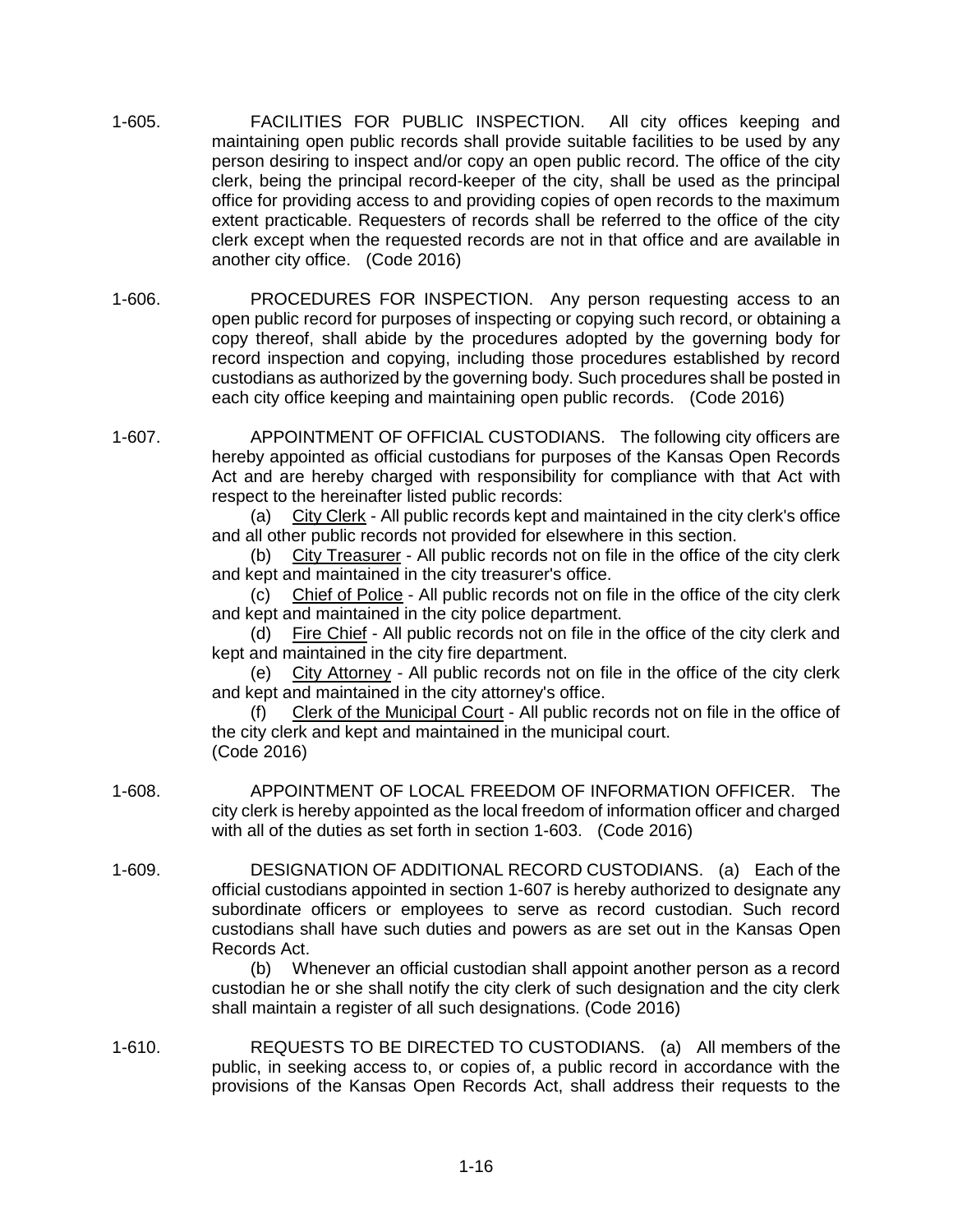custodian charged with responsibility for the maintenance of the record sought to be inspected or copied.

(b) Whenever any city officer or employee appointed or designated as a custodian under this article is presented with a request for access to, or copy of, a public record which record the custodian does not have in his or her possession and for which he or she has not been given responsibility to keep and maintain, the custodian shall so advise the person requesting the record. Further, the person making the request shall be informed as to which custodian the request should be addressed to, if such is known by the custodian receiving the request. (Code 2016)

- 1-611. FEE ADMINISTRATION. The city clerk is hereby authorized to provide the clerk's office, and the office of each record custodian, with sufficient cash to enable the making of change for record fee purposes. Each custodian shall transmit all record fee moneys collected to the city treasurer not less than monthly. Each custodian shall maintain duplicates of all records and copy request forms, completed as to the amount of fee charged and collected, which amounts shall be periodically audited by the clerk-finance officer and treasurer of the city. (Code 2016)
- 1-612. INSPECTION FEE. (a) Where a request has been made for inspection of any open public record which is readily available to the record custodian, there shall be no inspection fee charged to the requester.

(b) In all cases not covered by subsection (a) of this section, a record inspection fee shall be charged at the rate of \$25 per hour per employee engaged in the record search. A minimum charge of \$25 shall be charged for each such request.

(Code 2016)

1-613. COPYING FEE. (a) A fee of \$.25 per single sided page and \$.35 for double sided page shall be charged for photocopying public records, such fee to cover the cost of labor, materials and equipment.

(b) For copying any public records which cannot be reproduced by the city's photocopying equipment, the requester shall be charged the actual cost to the city, including staff time, in reproducing such records.

(c) A fee of \$1 for the 1st page and \$.50 for each additional page shall be charged for any records that may need to be faxed. (Code 2016)

1-614. PREPAYMENT OF FEES. (a) A record custodian may demand prepayment of the fees established by this article whenever he or she believes this to be in the best interest of the city. The prepayment amount shall be an estimate of the inspection and/or copying charges accrued in fulfilling the record request. Any overage or underage in the prepayment shall be settled prior to inspection of the requested record or delivery of the requested copies.

(b) Prepayment of inspection and/or copying fees shall be required whenever, in the best estimate of the record custodian, such fees are estimated to exceed \$25.

(c) Where prepayment has been demanded by the record custodian, no record shall be made available to the requester until such prepayment has been made. (Code 2016)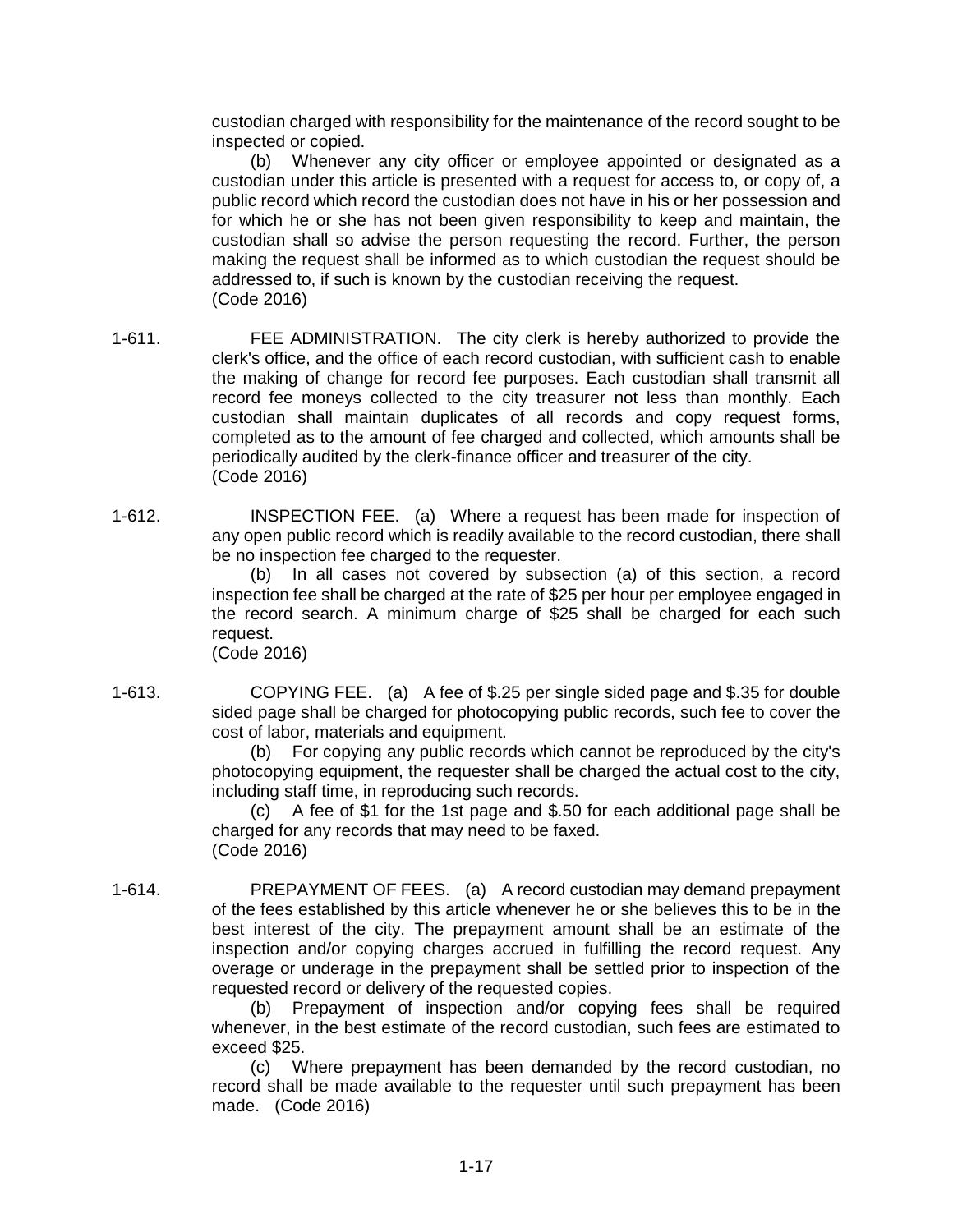1-615. PAYMENT. All fees charged under this article shall be paid to the custodian of the records inspected and/or copied unless the requester has established an account, for purposes of billing and payment, with the city. (Code 2016)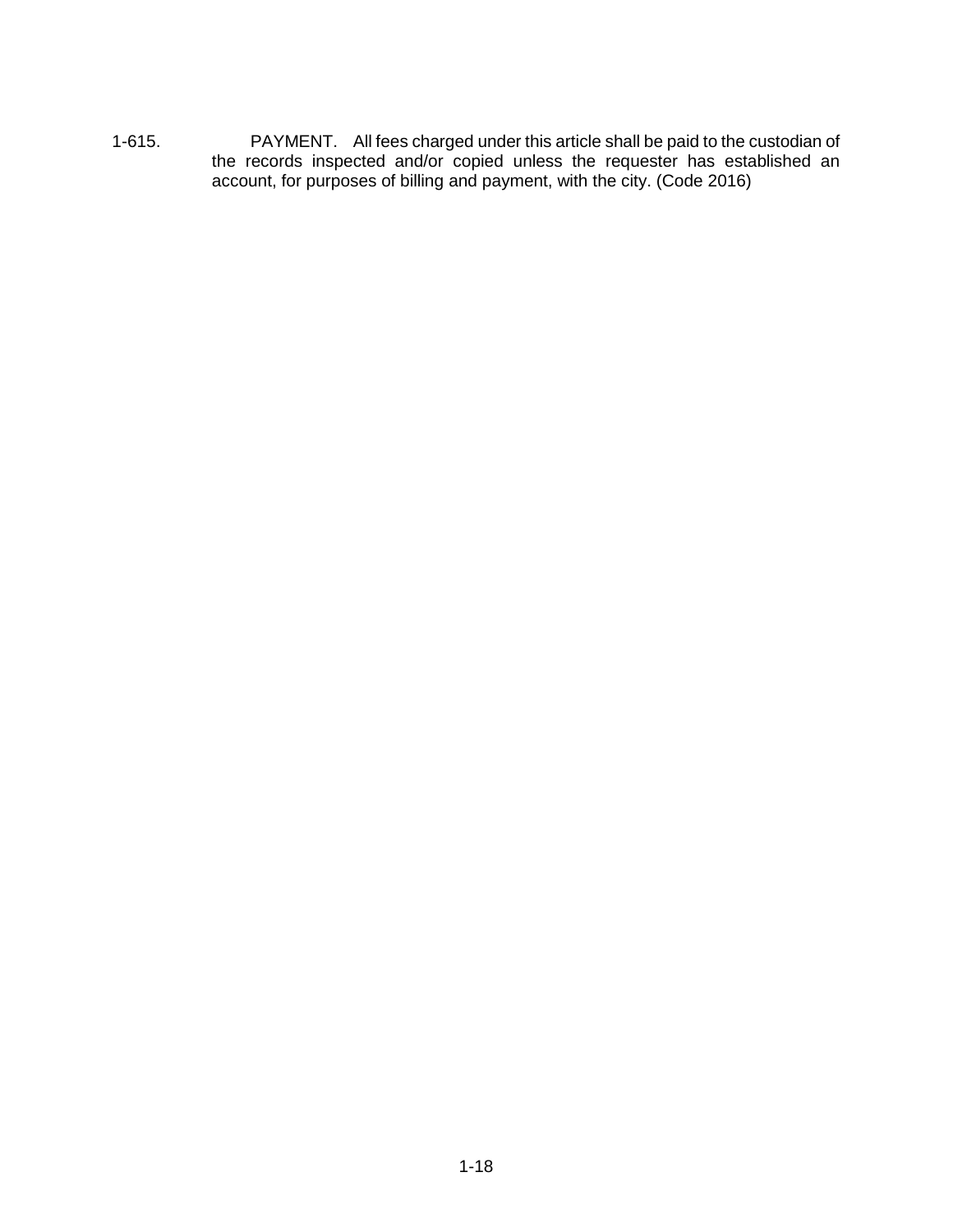## **ARTICLE 7. INVESTMENT OF IDLE FUNDS**

1-701. PURPOSE AND GOALS. It is the purpose of this statement to set forth the public policies of the city relating to the investment of public moneys, and establish procedural requirements as to investment management practice. The objective of the investment policy and program of the city shall be as follows:

> (a) The safeguarding of all public moneys shall be of the highest priority. Public money shall not be invested or managed in any matter which would jeopardize the safety of the principal.

> (b) Consistent with the requirement of safety, the objective of the investment program shall be to aggressively manage and invest all public moneys to maximize net earnings, consistent with the public responsibility to secure maximum, safe investment return possible from moneys assigned to its stewardship, to relieve demands on the property tax and to otherwise reduce the cost of public services. (Code 2016)

1-702. ACTIVE FUNDS; DESIGNATION OF DEPOSITORIES; ELIGIBLE DEPOSITORIES. (a) The governing body shall designate the banks, savings and loan associations and savings banks which shall serve as depositories of its funds. The clerk, treasurer or other city officer or employee having the custody of city funds shall deposit such funds only at the designated banks, savings and loan associations and savings banks. Only banks, savings and loan associations and savings banks that have main or branch offices in Sedgwick County shall be designated as official depositories. No such bank, savings bank or savings and loan association shall be designated as a depository until the city is assured that it can obtain satisfactory security for its deposits.

(b) The clerk, treasurer or other city officer or employee depositing public funds shall deposit all such public funds coming into such person's possession in their name and official title as such officer. If the governing body fails to designate an official depository or depositories, the officer thereof having custody of city funds shall deposit such funds with one or more banks, savings and loan associations or savings banks which have main or branch offices in Sedgwick County if satisfactory security can be obtained therefor and if not then elsewhere. In such event, the officer or employee shall serve notice in writing on the governing body showing the names and locations of such banks, savings and loan associations and savings banks where such funds are deposited, and upon so doing the officer or employee having custody of such funds shall not be liable for the loss of any portion thereof except for official misconduct or for the misappropriation of such funds by the officer or employee.

(c) If eligible banks, savings and loan associations or savings banks under subsections (a) or (b) cannot or will not provide an acceptable bid, which shall include services, for the depositing of public funds under this section, then banks, savings and loan associations or savings banks which have main or branch offices in any immediately adjoining county may receive deposits of the city's active funds, if such banks, savings and loan associations or savings banks have been designated as official depositories under subsection (a) and the city can obtain satisfactory security therefor. (Code 2016)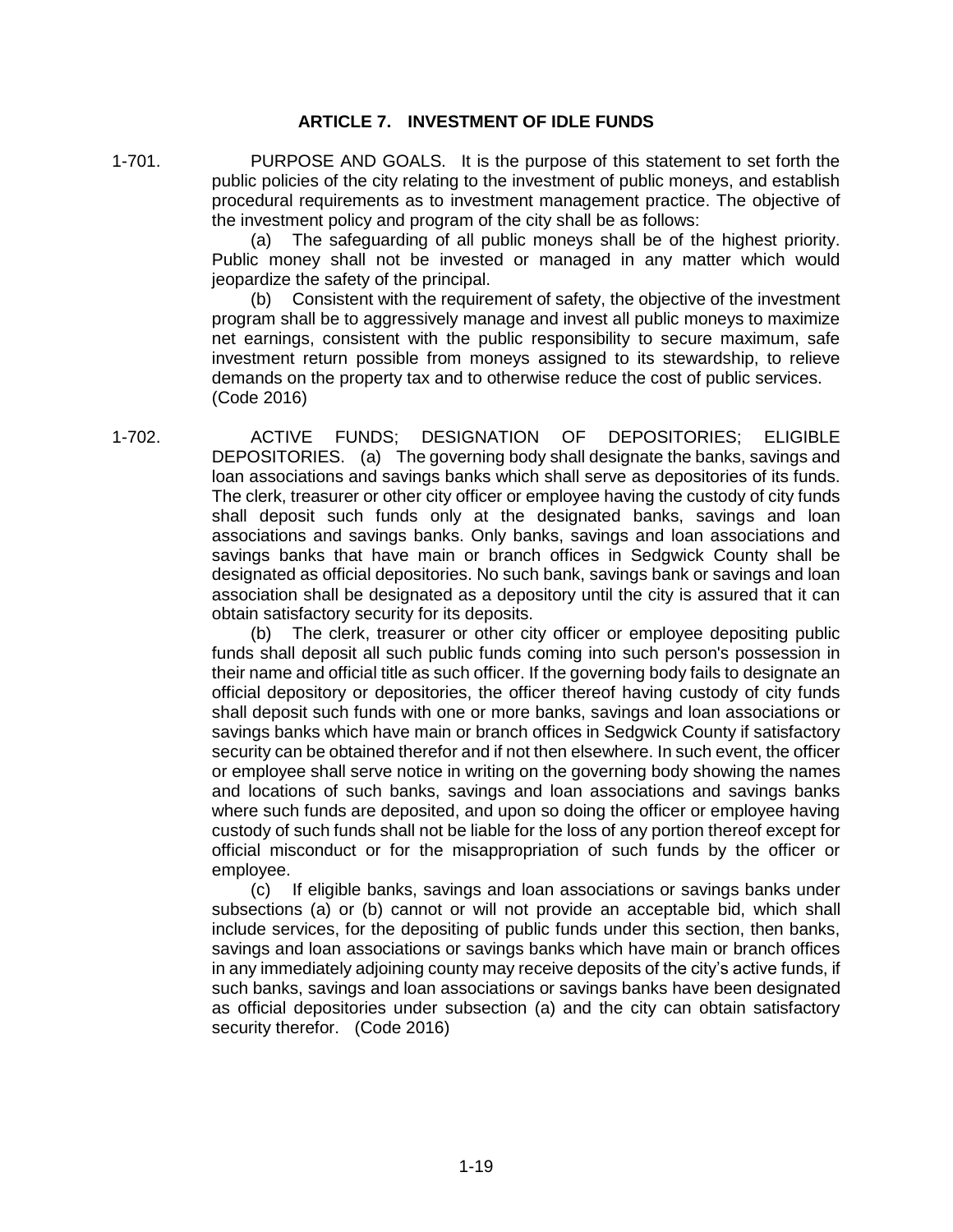1-703. DEFINITIONS. As used in this article the following words and phrases shall mean:

> (a) Bank - means any bank incorporated under the laws of the state of Kansas or any other state, or organized under the laws of the United States and which has a main or branch office in Kansas:

> Savings and loan association - means any savings and loan association incorporated under the laws of the state of Kansas or any other state, or organized under the laws of the United States and which has a main or branch office in Kansas;

> (c) Savings bank - means any savings bank organized under the laws of the United States and which has a main or branch office in Kansas;

> (d) Main office - means the place of business specified in the articles of association, certificate of authority or similar document, where the business of the institution is carried on and which is not a branch;

> (e) Branch - means any office within this state, other than the main office, that is approved as a branch by a federal or state supervisory agency, at which deposits are received, checks paid or money lent. Branch does not include an automated teller machine, remote service unit or similar device or a loan production office;

> (f) Investment rate - means a rate which is the equivalent yield for United States government securities having a maturity date as published in the Wall Street Journal, nearest the maturity date for equivalent maturities. The 0-90 day rate shall be computed on the average effective federal funds rate as published by the Federal Reserve System for the previous week. (Code 2016)

1-704. INVESTMENT OF IDLE FUNDS. Temporarily idle moneys of the city not currently needed, may in accordance with the procedure hereinafter described be invested:

(a) In temporary notes or no-fund warrants issued by the city;

(b) In savings deposits, demand deposits, time deposit, open accounts, certificates of deposit or time certificates of deposit with maturities of not more than two years:

(1) In banks, savings and loan associations and savings banks, which have main or branch offices located in the city; or

(2) If no main or branch office of a bank, savings and loan association or savings bank is located in the city, then in banks, savings and loan associations and savings banks, which have main or branch offices in the county or counties in which all or part of the city is located;

(c) In repurchase agreements with:

(1) Banks, savings and loan associations and savings banks, which have main or branch offices located in the city, for direct obligations of, or obligations that are insured as to principal and interest by, the United States government or any agency thereof; or

(2)(A) If no main or branch office of a bank, savings and loan association or savings bank, is located in the city; or

(B) If no such bank, savings and loan association or savings bank having a main or branch office located in the city is willing to enter into such an agreement with the city at an interest rate equal to or greater than the investment rate, as defined in subsection (g) of K.S.A. 12-1675a, and amendments thereto, then such repurchase agreements may be entered into with banks, savings and loan associations or savings banks which have main or branch offices in the county or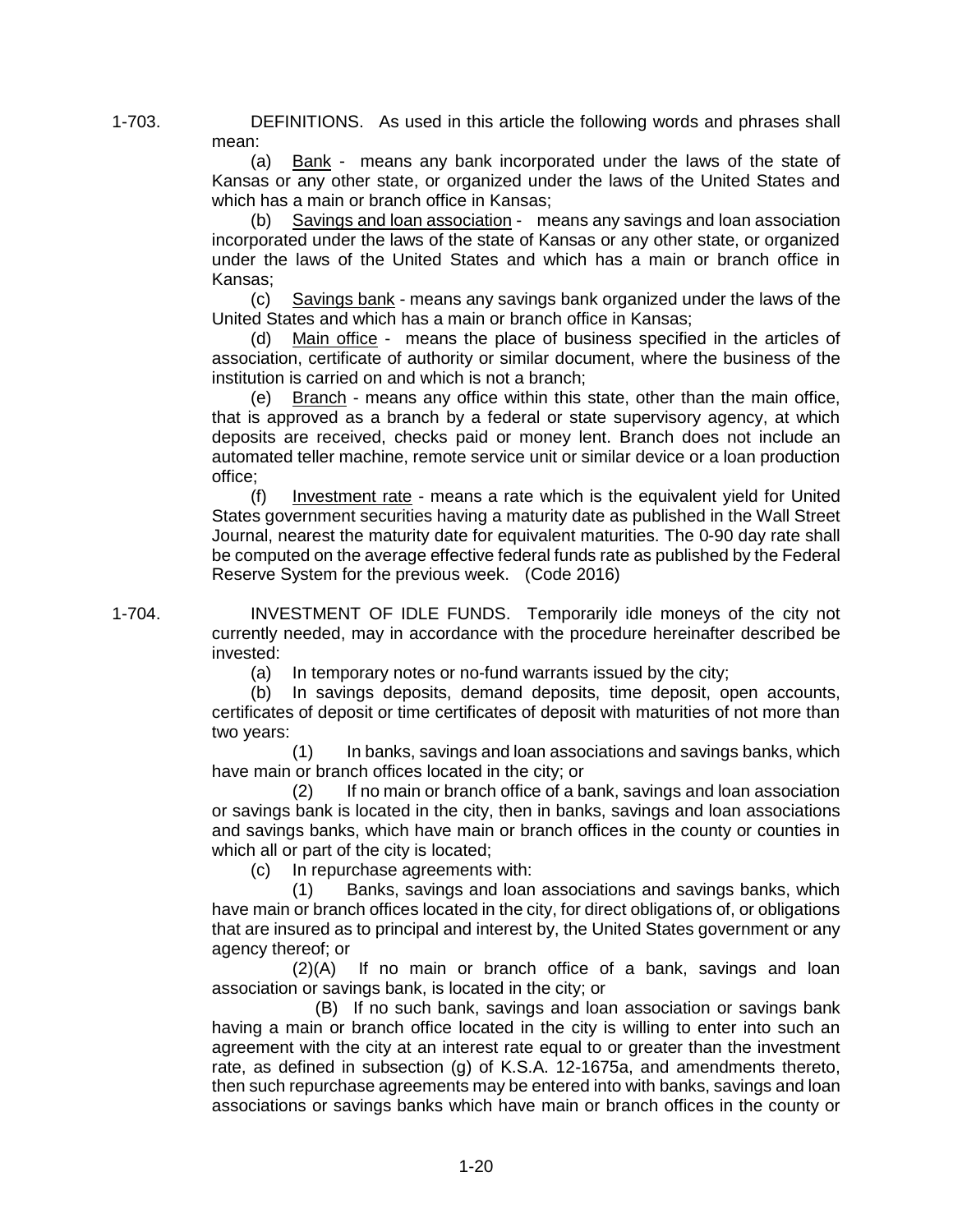counties in which all or part of the city is located; or

(3) If no bank, savings and loan association or savings bank, having a main or branch office in such county or counties is willing to enter into such an agreement with the city at an interest rate equal to or greater than the investment rate, as defined in subsection (g) of K.S.A. 12-1675a, and amendments thereto, then such repurchase agreements may be entered into with banks, savings and loan associations or savings banks located within the State of Kansas;

(d) In United States treasury bills or notes with maturities as the governing body shall determine, but not exceeding two years. Such investment transactions shall only be conducted with banks, savings and loan associations and savings banks; the federal reserve bank of Kansas City, Missouri; or with primary government securities dealers which report to the market report division of the federal reserve bank of New York, or any broker-dealer engaged in the business of selling government securities which is registered in compliance with the requirements of section 15 or 15C of the securities exchange act of 1934 and registered pursuant to K.S.A. 2005 Supp. 17-12a401, and amendments thereto;

(e) In the municipal investment pool fund established in K.S.A. 12-1677a, and amendments thereto;

(f) In the investments authorized and in accordance with the conditions prescribed in K.S.A. 12-1677b, and amendments thereto; or

(g) In multiple municipal client investment pools managed by the trust departments of banks which have main or branch offices located in county or counties where city is located or with trust companies incorporated under the laws of this state which have contracted to provide trust services under the provisions of K.S.A. 9-2107, and amendments thereto, with banks which have main or branch offices located in the county or counties in which Bentley is located. Public moneys invested under this paragraph shall be secured in the same manner as provided for under K.S.A. 9-1402, and amendments thereto. Pooled investments of public moneys made by trust departments under this paragraph shall be subject to the same terms, conditions and limitations as are applicable to the municipal investment pool established by K.S.A. 12-1677a, and amendments thereto.

(h) The investments authorized in subsections (d), (e), (f) or (g) of this section shall be utilized only if the banks, savings and loan associations and savings banks eligible for investments authorized in subsection (b), cannot or will not make the investments authorized in subsection (b) available to the city at interest rates equal to or greater than the investment rate, as defined in subsection (g) of K.S.A. 12-1675a, and amendments thereto.

(i) In selecting a depository pursuant to subsection (b), if a bank, savings and loan association or savings bank eligible for an investment deposit thereunder has an office located in the city and such financial institution will make such deposits available to the city at interest rates equal to or greater than the investment rate, as defined in subsection (g) of K.S.A. 12-1675a, and amendments thereto, and such financial institution otherwise qualifies for such deposit, the governing body shall select one or more of such eligible financial institutions for deposit of funds pursuant to this section. If no such financial institution qualifies for such deposits, the city shall select for such deposits one or more eligible banks, savings and loan associations or savings banks which have offices in the county or counties in which all or a part of the city is located which will make such deposits available to the city at interest rates equal to or greater than the investment rate, as defined in subsection (g) of K.S.A. 12-1675a, and amendments thereto, and which otherwise qualify for such deposits. (Code 2016)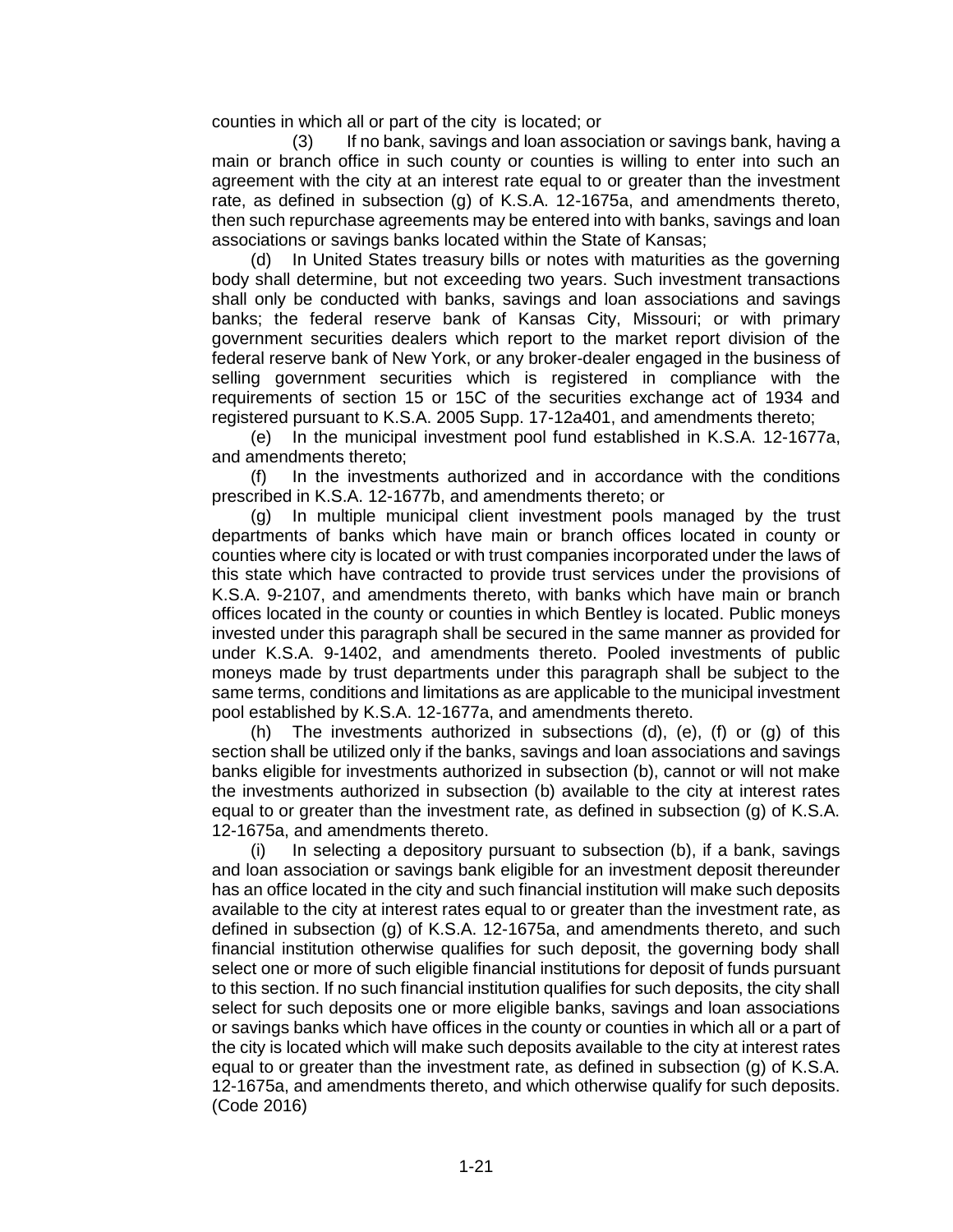- 1-705. PROCEDURES AND RESTRICTIONS. The city clerk shall periodically report to the governing body as to the amount of money available for investment and the period of time such amounts will be available for investment, and shall submit such recommendations as deemed necessary for the efficient and safe management of city finances. The recommendations of the city clerk shall provide for an investment program which shall so limit the amounts invested and shall schedule the maturities of investments so that the city will, at all times, have sufficient moneys available on demand deposit to assure prompt payment of all city obligations. (Code 2016)
- 1-706. CUSTODY AND SAFEKEEPING. Securities purchased pursuant to this article shall be under the care of the city clerk, city treasurer and city's depository bank as designated annually and shall be held in the custody of a state or national bank or trust company, or shall be kept by such officers in a safety deposit box of the city in a bank or trust company. Securities in the original or receipt form held in the custody of a bank or trust company shall be held in the name of the city, and their redemption, transfer, or withdrawal shall be permitted only upon the written instruction of the city officers. Securities not held in the custody of a bank or trust company shall be personally deposited by such officer in a safety deposit box in the name of the city in a bank or trust company, access to which shall be permitted only in the personal presence and under the signature of two of the abovementioned officers. (Code 2016)
- 1-707. SALE OR TRANSFER. If, in order to maintain sufficient moneys on demand deposit in any fund as provided in 1-705, it becomes necessary to transfer or sell any securities of such funds, the officers specified in 1-706 may transfer said securities to any other fund or funds in which there are temporarily idle moneys, or shall sell such securities, and for such purpose they shall have authority to make any necessary written direction, endorsement or assignment for and on behalf of the city. (Code 2016)
- 1-708. INTEREST ON TIME DEPOSITS. The city clerk shall deposit the interest earned on invested idle funds to the general fund, unless otherwise required or authorized by law. (Code 2016)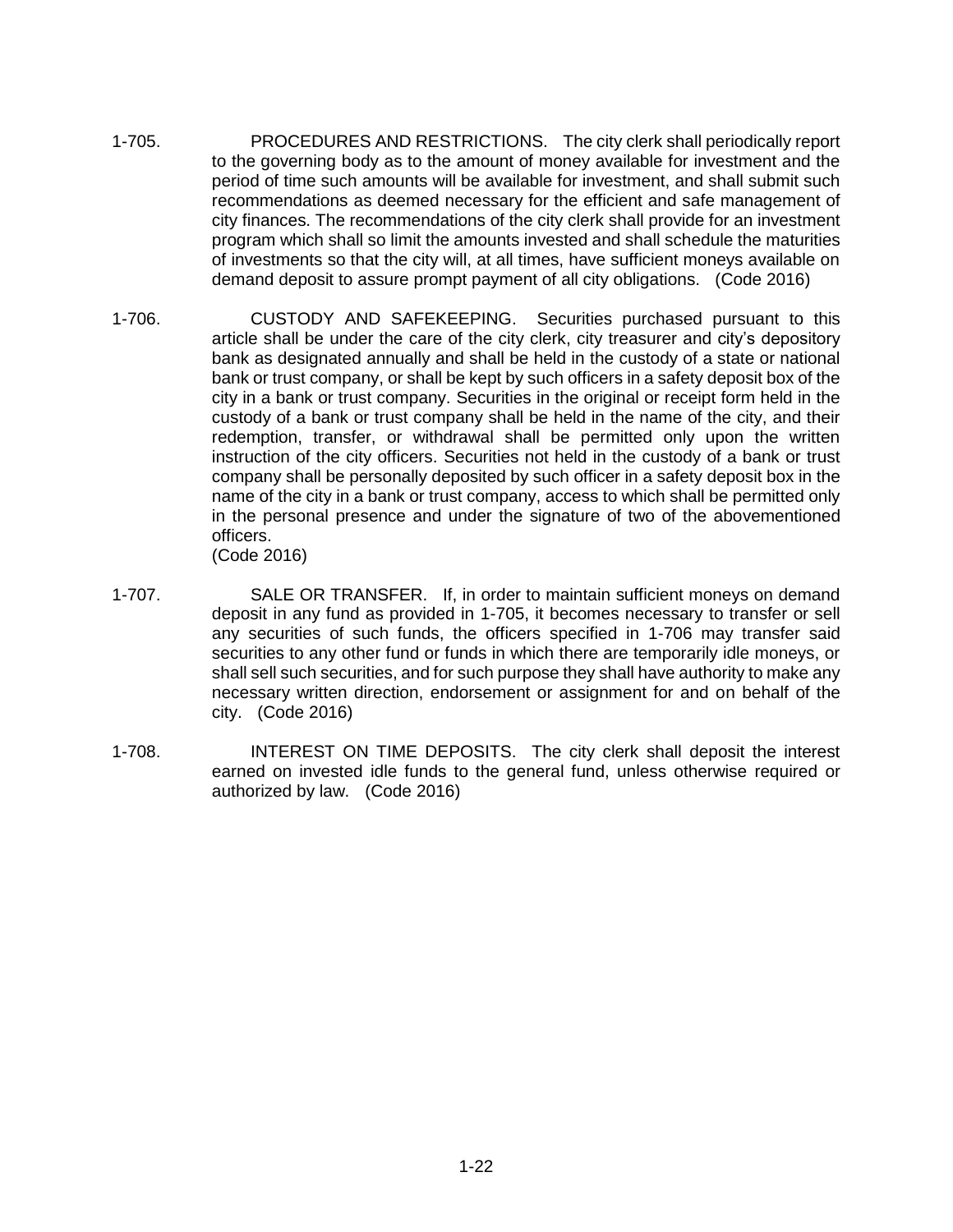# **ARTICLE 8. FAIR HOUSING**

1-801. POLICY. It is the policy of the city to provide, within constitutional limitations, for fair housing throughout the city. (Ord. 110, Sec.1; Code 1990)

1-802. DEFINITIONS. (a) Discriminatory Housing Practice means an act that is unlawful under sections 1-804:806.

> (b) Dwelling means any building, structure, or portion thereof which is occupied as, or designed or intended for occupancy as, a residence by one or more families, and any vacant land which is offered for sale or lease for the construction or location thereon of any such building, structure, or portion thereof.

(c) Family includes a single individual.

(d) Person includes one or more individuals, corporations, partnerships, associations, labor organizations, legal representatives, mutual companies, joint-stock companies, trusts, unincorporated organizations, trustees, trustees in bankruptcy, receivers, and fiduciaries.

(e) To Rent includes to lease, to sublease, to let and otherwise to grant for a consideration the right to occupy premises owned by the occupant. (Ord. 110, Sec. 2; Code 1990)

1-803. UNLAWFUL PRACTICE. Subject to the provisions of subsection (b) and section 1-807, the prohibitions against discrimination in the sale or rental of housing set forth in section 1-803 shall apply to:

- (a) All dwellings except as exempted by subsection (b).
- (b) Nothing in section 1 -804 shall apply to:

(1) Any single-family house sold or rented by an owner: provided, that such private individual owner does not own more than three such single-family houses at any one time; provided further, that in the case of the sale of any such single-family house by a private individual owner not residing in such house at the time of such sale or who was not the most recent resident of such house prior to such sale, the exemption granted by this subsections hall apply only with respect to one such sale within any 24 month period: provided further, that such bona fide private individual owner does not own any interest in, nor is there owned or reserved on his or her behalf, under any express or voluntary agreement, title to or any right to all or a portion of the proceeds from the sale or rental of, more than three such single-family houses at any one time: provided further, that the sale or rental of any such single-family house shall be exempted from the application of this title only if such house is sold or rented (A) without the use in any manner of the sales or rental facilities or the sales or rental services of any real estate broker, agent, or salesman, or of such facilities or services of any person in the business of selling or renting dwellings, or of any employee or agent of any such broker, agent, salesman, or person and (B) without the publication, posting or mailing, after notice of any advertisement or written notice in violation of section 1-804(c) of this article but nothing in this provision shall prohibit the use of attorneys, escrow agents, abstractors, title companies, and other such professional assistance as necessary to perfect or transfer the title, or,

(2) Rooms or units in dwellings containing living quarters occupied or intended to be occupied by no more than four families living independently of each other, if the owner actually maintains and occupies one of such living quarters as his or her residence.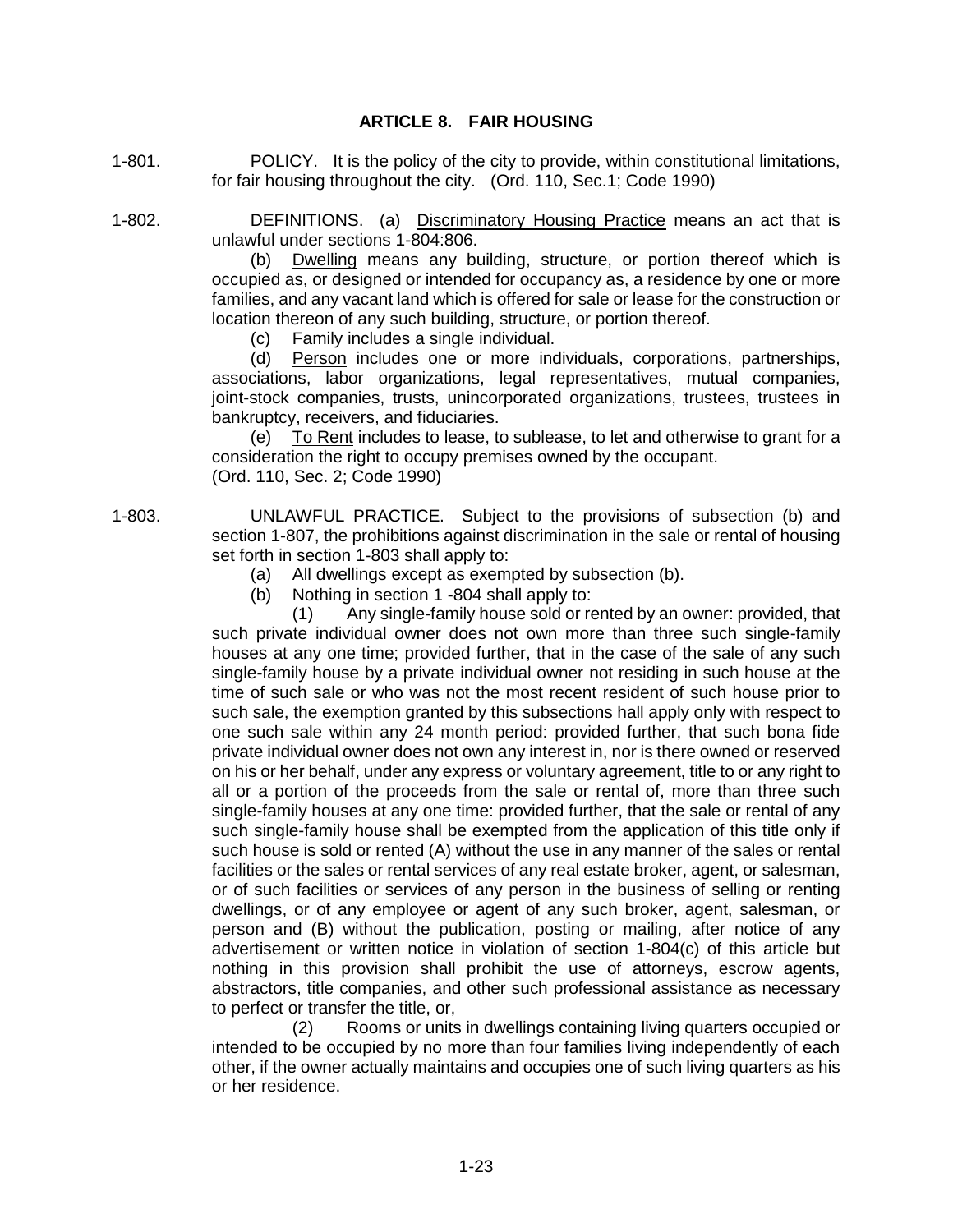(c) For the purposes of subsection (b), a person shall be deemed to be in the business of selling or renting dwellings if:

(1) He or she has, within the preceding 12 months, participated as principal in three or more transactions involving the sale or rental of any dwelling or any interest therein, or

(2) He or she has, within the preceding 12 months, participated as agent, other than the sale of his or her own personal residence in providing sales or rental facilities or sales or rental services in two or more transactions involving the sale or rental or any interest therein, or

(3) He or she is the owner of any dwelling, designed or intended for occupancy by, or occupied by, five or more families. (Ord. 110, Sec. 3; Code 1990)

1-804. DISCRIMINATION IN THE SALE OR RENTAL OF HOUSING. As made applicable by section 1-803 and except as exempted by sections 1-803 and 1-807, it shall be unlawful:

> (a) To refuse to sell or rent after the making of a bona fide offer, or to refuse to negotiate for the sale or rental of, or otherwise make unavailable or deny, a dwelling to any person because of race, color, religion, or national origin.

> (b) To discriminate against any person in the terms, conditions, or privileges of sale or rental of a dwelling, or in the provision of services or facilities in connection therewith, because of race, color, religion or national origin.

> (c) To make, print, or publish, or cause to be made, printed, or published any notice, statement or advertisement, with respect to the sale or rental of a dwelling that indicates any preference, limitation, or discrimination based on race, color, religion, or national origin, or an intention to make any such preference, limitation, or discrimination.

> (d) To represent to any person because of race, color, religion, or national origin that any dwelling is not available for inspection, sale, or rental when such dwelling is in fact so available.

> (e) For profit, to induce or attempt to induce any person to sell or rent any dwelling by representations regarding the entry or prospective entry into the neighborhood of a person or persons of a particular race, color, religion, or national origin.

(Ord. 110, Sec. 4; Code 1990)

1-805. DISCRIMINATION IN THE FINANCING OF HOUSING. It shall be unlawful for any bank, building and loan association, insurance company or other corporation, association, firm or enterprise whose business consists in whole or in part in the making of commercial real estate loans, to deny a loan or other financial assistance to a person applying therefore for the purpose of purchasing, constructing, improving, repairing, or maintaining a dwelling, or to discriminate against him or her in the fixing of the amount, interest rate, duration, or other terms or conditions of such loan or other financial assistance or the purposes of such loan or other financial assistance, or of the present or prospective owners, lessees, tenants, or occupants of the dwelling or dwellings in relation to which such loan or other financial assistance is to be made or give: provided, that nothing contained in this section shall impair the scope or effectiveness of the exception contained in section 1-803. (Ord. 110, Sec. 5; Code 1990)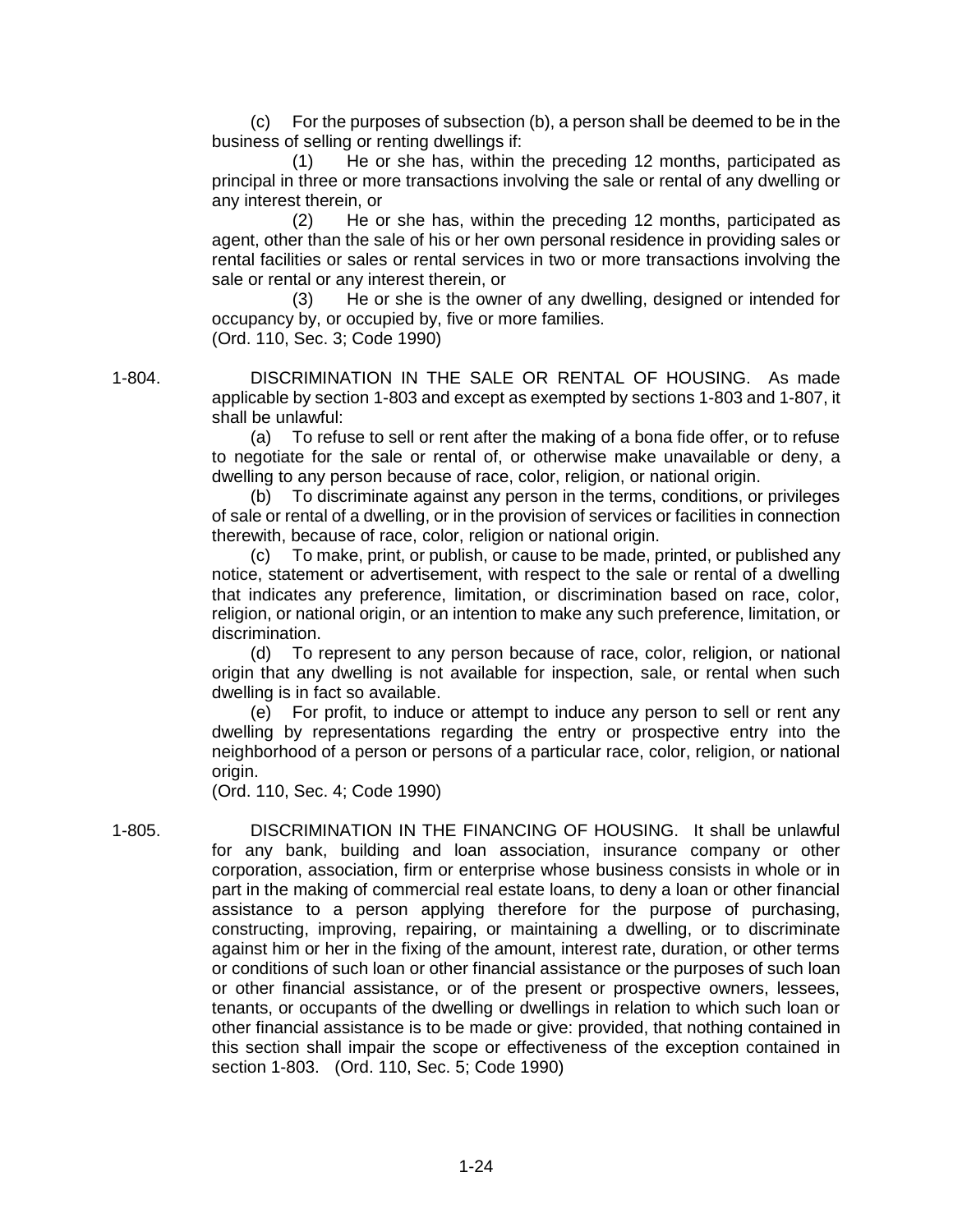- 1-806. DISCRIMINATION IN THE PROVISION OF BROKERAGE SERVICES. It shall be unlawful to deny any person access to or membership or participation in any multiple-listing service, real estate broker organization or other service, organization, or facility relating to the business of selling or renting dwellings, or to discriminate against him or her in the terms or conditions of such access, membership, or participation, on account of race, color, religion, or national origin. (Ord. 110, Sec. 6; Code 1990)
- 1-807. EXEMPTION. Nothing in this article shall prohibit a religious organization, association, or society, or any non-profit institution or organization operated, supervised or controlled by or in conjunction with a religious organization, association, or society, from limiting the sale, rental or occupancy of dwellings which it owns or operates for other than a commercial purpose to persons of the same religion, or from giving preference to such persons, unless membership in such religion is restricted on account of race, color, or national origin. Nor shall anything in this article prohibit a private club not in fact open to the public, which as an incident to its primary purpose or purposes provides lodgings which it owns or operates for other than a commercial purpose, from limiting the rental or occupancy of such lodgings to its members or from giving preference to its members. (Ord. 110, Sec. 7; Code 1990)
- 

1-808. ADMINISTRATION. (a) The authority and responsibility for administering this act shall be in the chief executive officer of the city.

> (b) The chief executive officer may delegate any of these functions, duties, and powers to employees of the city or to boards of such employees, including functions, duties, and powers with respect to investigating, conciliating, hearing, determining, ordering, certifying, reporting or otherwise acting as to any work, business, or matter under this article. The chief executive officer shall by rule prescribe such rights of appeal from the decisions of his or her hearing examiners to other hearing examiners or to other officers in the city, to boards of officers or to himself or herself, as shall be appropriate and in accordance with law.

> (c) All executive departments and agencies shall administer their programs and activities relating to housing and urban development in a manner affirmatively to further the purposes of this article and shall cooperate with the chief executive officer to further such purposes. (Ord. 110, Sec. 8; Code 1990)

- 1-809. EDUCATION AND CONCILIATION. Immediately after the enactment of this article, the chief executive officer shall commence such educational and conciliatory activities as will further the purposes of this article. He or she shall call conferences of persons in the housing industry and other interested parties to acquaint them with the provisions of this article and his or her suggested means of implementing it, and shall endeavor with their advice to work out programs of voluntary compliance and of enforcement. (Ord. 110, Sec. 9; Code 1990)
- 1-810. ENFORCEMENT. (a) Any person who claims to have been injured by discriminatory housing practice or who believes that he or she will be irrevocably injured by a discriminatory housing practice that is about to occur (hereafter "person aggrieved") may file a complaint with the chief executive officer. Complaints shall be in writing and shall contain such information and be in such form as the chief executive officer requires. Upon receipt of such a complaint, the chief executive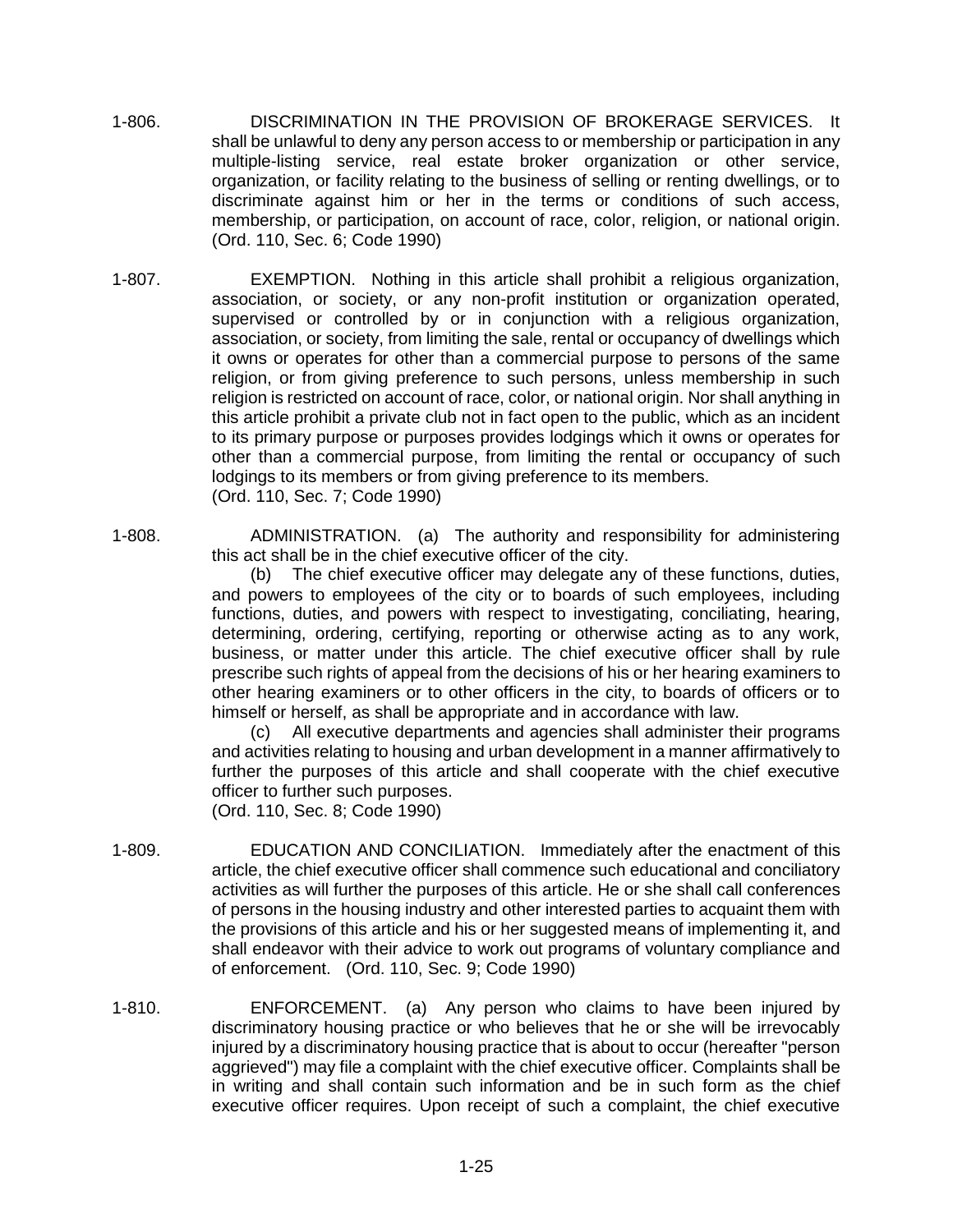officer shall furnish a copy of the same to the person or persons who allegedly committed or about to commit the alleged discriminatory housing practice. Within 30 days after receiving a complaint or without 30 days after the expiration of any period of reference under subsection (c), the chief executive officer shall investigate the complaint and give notice in writing to the person aggrieved whether he or she intends to resolve it. If the chief executive officer decides to resolve the complaints, she or she shall proceed to try to eliminate or correct the alleged discriminatory housing practice by informal methods of conference, conciliation, and persuasion. Nothing said or done in the course of such informal endeavors may be made public or used as evidence in a subsequent proceeding under this article without the written consent of the persons concerned. Any employee of the chief executive officer who shall make public any information in violation of this provision shall be deemed guilty of a violation and upon conviction thereof shall be fined not more than \$1,000 or imprisoned not more than one year.

(b) A complaint under subsection (a) shall be filed within 180 days after the alleged discriminatory housing practice occurred. Complaints shall be in writing and shall state the facts upon which the allegations of a discriminatory housing practice are based. Complaints may be reasonably and fairly amended at any time. A respondent may file an answer to the complaint against him or her and with the leave of the chief executive officer, which shall be granted whenever it would be reasonable and fair to do so, may amend his or her answer at any time. Both complaints and answers shall be verified.

(c) If within 30 days after a complaint is filed with the chief executive officer, the chief executive officer has been unable to obtain voluntary compliance with this article, the person aggrieved may, within 30 days thereafter, file a complaint with the secretary of the Department of the Housing and Urban Development. The chief executive officer will assist in this filing.

(d) If the chief executive officer has been unable to obtain voluntary compliance within 30 days of the complaint, the person aggrieved may, within 30 days hereafter commence a civil action in any appropriate court, against the respondent named in this complaint, to enforce the rights granted or protected by this article, insofar as such rights relate to the subject of the complaint. If the court finds that a discriminatory housing practice has occurred or is about to occur, the court may enjoin the respondent from engaging in such practice or order such affirmative action as may be appropriate.

(e) In any proceeding brought pursuant to this section, the burden of proof shall be on the complainant.

(f) Whenever an action filed by an individual shall come to trail, the chief executive officer shall immediately terminate all efforts to obtain voluntary compliance. (Ord. 110, Sec. 10; Code 1990)

1-811. INVESTIGATIONS; SUBPOENAS GIVING OF EVIDENCE. (a) In conducting an investigation the chief executive officer shall have access at all reasonable times to premises, records, documents, individuals, and other evidence or possible sources of evidence and may examine, record, and copy such materials and take and record the testimony or statements of such persons as are reasonably necessary for the furtherance of the investigation: provided, however, that the chief executive officer first complies with the provisions of the Fourth Amendment relating to unreasonable searches and seizures. The chief executive officer may issue subpoenas to compel his or her access to or the production of such materials, or the appearance of such persons, and may issue interrogatories to a respondent, to the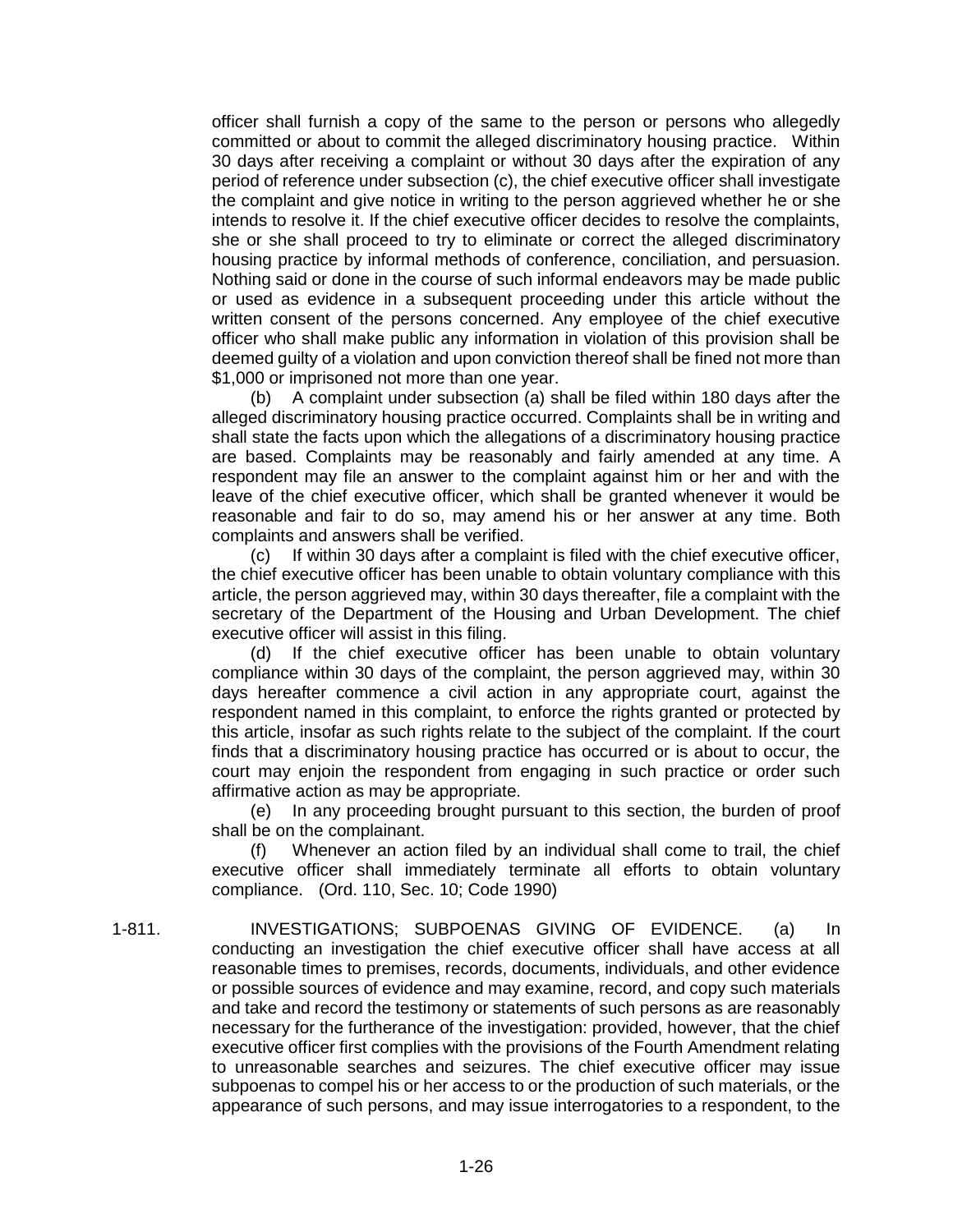same extent and subject to the same limitations as would apply if the subpoenas or interrogatories were issued or served in aid of a civil action in the United States district court for the district in which t eh investigation is taking place. The chief executive officer may administer oaths.

(b) Upon written application to the chief executive officer, a respondent shall be entitled to the issuance of a reasonable number of subpoenas by and in the name of the chief executive officer to the same extent and subject to the same limitations as subpoenas issued by the chief executive officer. Subpoenas issued at the request of a respondent shall show on their face the name and address of such respondent and shall state that they were issued at his or her request.

(c) Witnesses summoned by subpoena of the chief executive officer shall be entitled to the same witness and mileage fees as are witnesses in proceedings in United States district courts. Fees payable to a witness summoned by a subpoena issued at the request of a respondent shall be paid by him or her.

(d) Within five days after the service of a subpoena upon any person, such person may petition the chief executive officer to revoke or modify the subpoena. The chief executive officer shall grant the petition if he or she finds that the subpoena requires appearance or attendance at an unreasonable time or place, that it requires production of evidence which does not relate to any matter under investigation, that it does not describe with sufficient particularity the evidence to be produced, that compliance would be unduly onerous, or for other good reason.

(e) In case on contumacy or refusal to obey a subpoena, the chief executive officer or other person at whose request it was issued may petition for its enforcement in the municipal or state court for the district in which the person to whom the subpoena was addressed resides, was served, or transacts business.

(f) Any person who willfully fails or neglects to attend and testify or to answer any lawful inquiry or to produce records, documents, or other evidence, if in his or her power to do so, in obedience to the subpoena or lawful order of the chief executive officer shall be fined not more than \$1,000 or imprisoned not more than one year, or both. Any person who with intent thereby to mislead the chief executive officer, shall make or cause to be made any false entry or statement of act in any report, account, record, or other document submitted to the chief executive officer pursuant to his or her subpoena or other order, or shall willfully neglect or fail to make or cause to be made full, true, and correct entries in such reports, accounts, records, or other documents, or shall willfully mutilate, alter, or by any other means falsify any documentary evidence, shall be fined not more than \$1,000 or imprisoned not more than one year, or both.

(g) The city attorney shall conduct all litigation in which the chief executive officer participates as a party or as amicus pursuant to this article. (Ord. 110, Sec. 1; Code 1990)

1-812. ENFORCEMENT BY PRIVATE PERSONS. (a) The rights granted by sections 1-803:806 may be enforced by civil actions in state or local courts of general jurisdiction. A civil action shall be commenced with 180 days after the alleged discriminatory housing practice occurred: provided, however, that the court shall continue such civil case brought pursuant to this section or section 1-810(d) from time to time before bringing it to trial if the court believes that the conciliation efforts of the chief executive officer are likely to result in satisfactory settlement of the discriminatory housing practice complained of in the complaint made to the chief executive officer and which practice forms the basis for the action in court: and provided, however, that any sale, encumbrance, or rental consummated prior to the